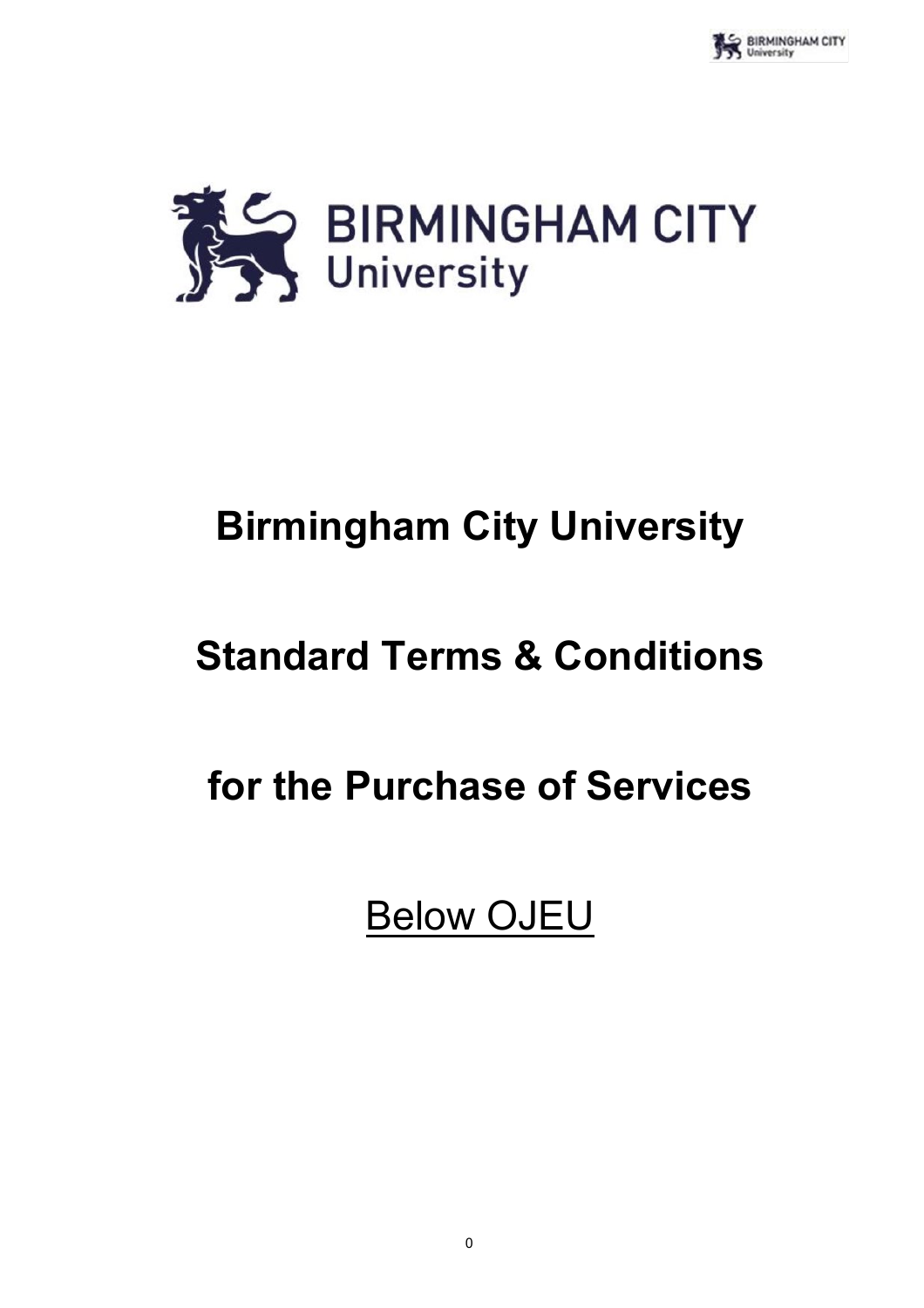# Contents

| 1              |  |
|----------------|--|
| $\overline{2}$ |  |
| 3              |  |
| 4              |  |
| 5              |  |
| 6              |  |
| 7              |  |
| 8              |  |
| 9              |  |
| 10             |  |
| 11             |  |
| 12             |  |
| 13             |  |
| 14             |  |
| 15             |  |
| 16             |  |
| 17             |  |
| 18             |  |
| 19             |  |
| 20             |  |
| 21             |  |
| 22             |  |
| 23             |  |
| 24             |  |
| 25             |  |
| 26             |  |
| 27             |  |
| 28             |  |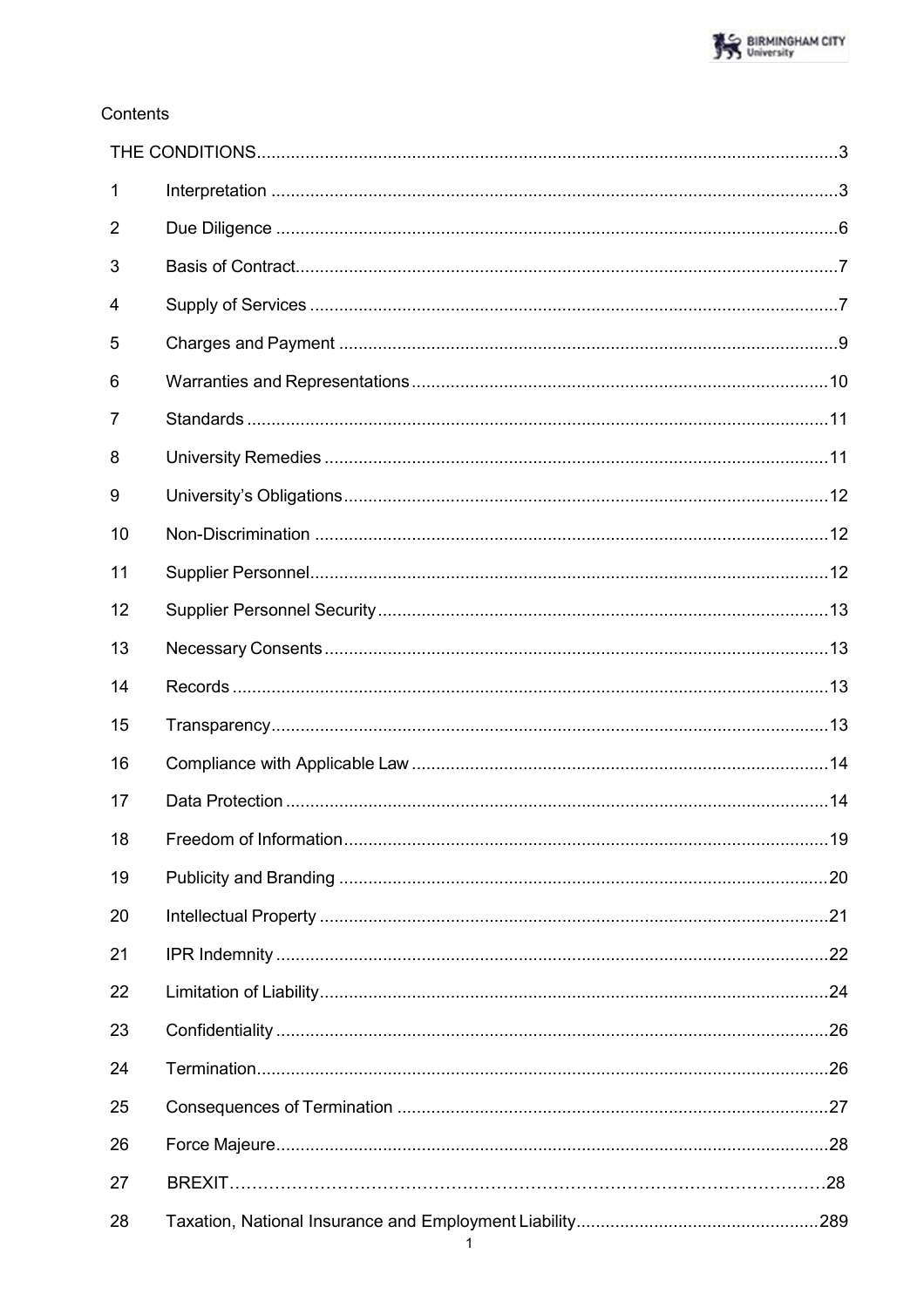| 29 |  |  |
|----|--|--|
| 30 |  |  |
| 31 |  |  |
| 32 |  |  |
| 33 |  |  |
| 34 |  |  |
| 35 |  |  |
| 36 |  |  |
| 37 |  |  |
| 38 |  |  |
| 39 |  |  |
| 40 |  |  |
| 41 |  |  |
| 42 |  |  |
| 43 |  |  |
|    |  |  |
|    |  |  |
|    |  |  |
|    |  |  |
|    |  |  |
|    |  |  |
|    |  |  |
|    |  |  |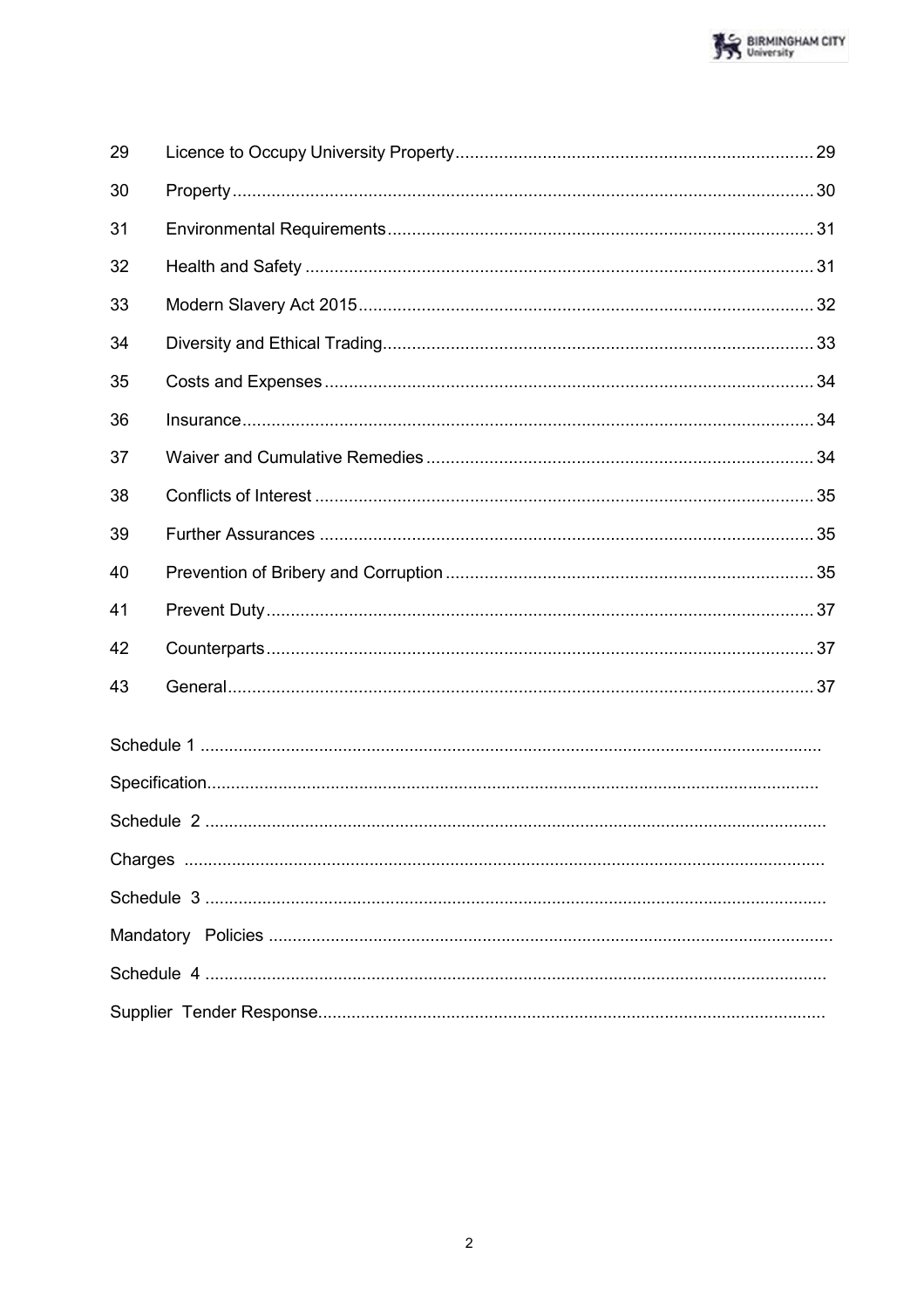

## <span id="page-3-0"></span>**THE CONDITIONS**

#### <span id="page-3-1"></span>**1 Interpretation**

#### 1.1 Definitions

"**Agreed Purposes**" means the permitted purpose set out in the Data Protection Particulars in the Order Form or as otherwise agreed between the parties in writing.

"**Changes**" means any change to the Services or this Contract.

"**Charges**" means the charges payable by the University for the supply of the Services in accordance with Clause 5 (Charges and payment).

"**Commencement Date**" has the meaning given in the Order Form.

"**Comparable Supply**" means the supply of services to another customer of the Supplier that are the same or similar to any of the Services.

"**Conditions**" means these terms and conditions as amended from time to time in accordance with Clause 42.5

"**Contract**" means the contract between the University and the Supplier for the supply of Services incorporating these Conditions.

"**Control**" has the meaning given in section 1124 of the Corporation Tax Act 2010, and the expression "Change of Control" shall be construed accordingly.

"**Data Protection Legislation**" means the GDPR and any national implementing laws, regulations and secondary legislation, as amended or updated from time to time, in the UK and then any successor legislation to the GDPR.

"**Deliverables**" means unless otherwise specified otherwise in the Order Form and/or Schedule 1 (Specification) all documents, products and materials developed by the Supplier or its agents, contractors and employees as part of or in relation to the Services in any form or media, including drawings, maps, plans, diagrams, designs, pictures, computer programs, data, specifications and reports (including drafts).

"**EIR**" means the Environmental Information Regulations 2004 (SI 2004/3391) together with any guidance and/or codes of practice issued by the Information Commissioner or relevant government department in relation to such regulations.

"**FOIA**" means the Freedom of Information Act 2000 and any subordinate legislation made under that Act from time to time together with any guidance and/or codes of practice issued by the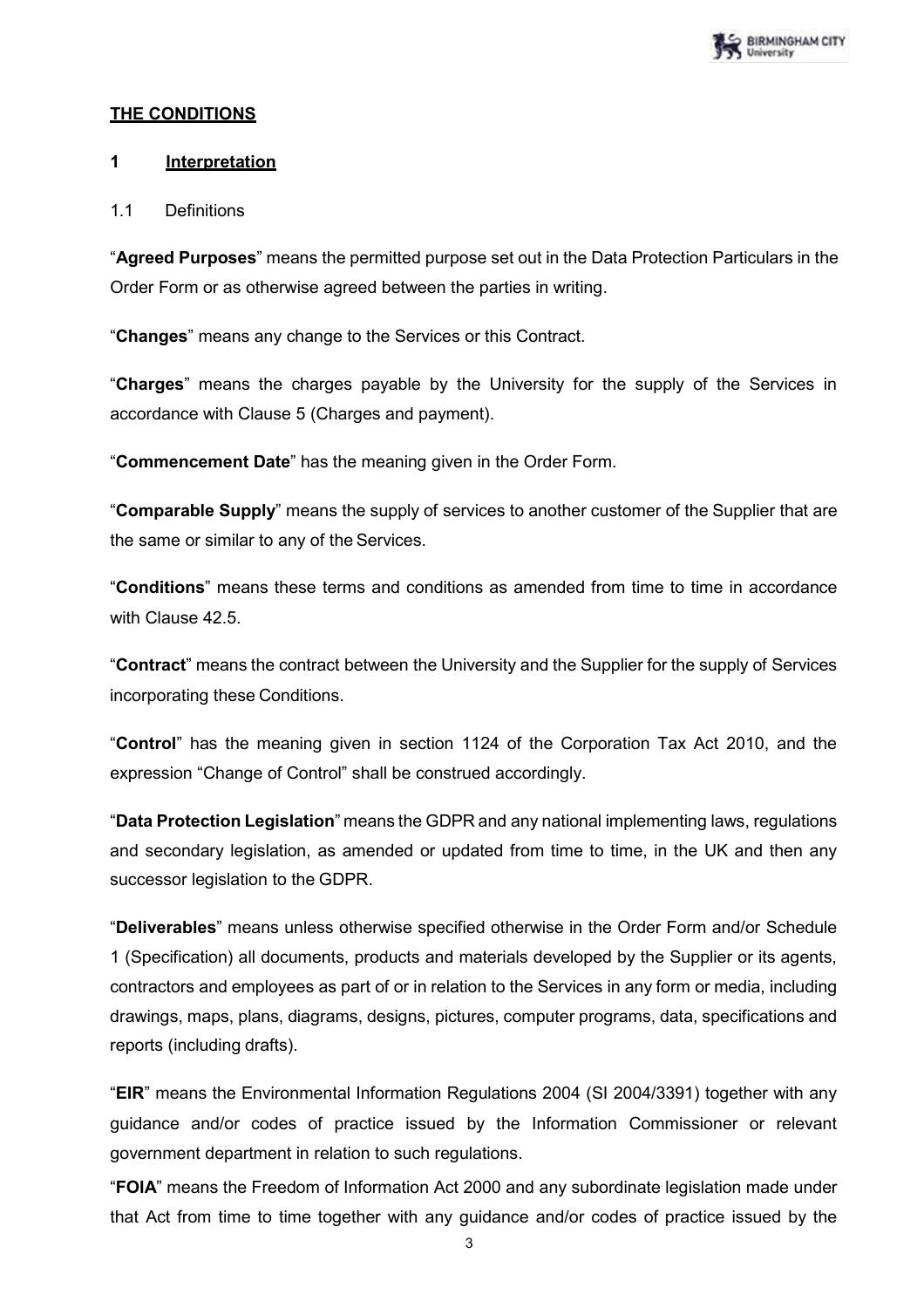

Information Commissioner or relevant government department in relation to such legislation.

**"Force Majeure**" means any circumstance not within a party's reasonable control including, without limitation:

**(a)** acts of God, flood, drought, earthquake or other natural disaster;

**(b)** epidemic or pandemic;

**(c)** terrorist attack, civil war, civil commotion or riots, war, threat of or preparation for war, armed conflict, imposition of sanctions, embargo, or breaking off of diplomatic relations;

**(d)** nuclear, chemical or biological contamination or sonic boom;

**(e)** any law or any action taken by a government or public authority, including without limitation imposing an export or import restriction, quota or prohibition, curfew, or failing to grant a necessary licence or consent;

**(f)** collapse of buildings, fire, explosion or accident; and

**(g)** any labour or trade dispute, strikes, industrial action or lockouts (other than in each case by the party seeking to rely on this clause, or companies in the same group as that party);

**(h)** interruption or failure of utility service: and

**(i)** malicious damage, breakdown of plant or machinery, storm or default of suppliers or subcontractors.

"**GDPR**" means the General Data Protection Regulation ((EU) 2016/679).

"**Information Security Plan**" means the Supplier's documented approach, controls and processes for ensuring the security of its services.

"**Intellectual Property Rights**" means patents, rights to inventions, copyright and neighbouring and related rights, moral rights, trademarks and service marks, business names and domain names, rights in get-up and trade dress, goodwill and the right to sue for passing off or unfair competition, rights in designs, rights in computer software, database rights, rights to use, and protect the confidentiality of, confidential information (including know-how and trade secrets), and all other intellectual property rights, in each case whether registered or unregistered and including all applications and rights to apply for and be granted, renewals or extensions of, and rights to claim priority from, such rights and all similar or equivalent rights or forms of protection which subsist or will subsist now or in the future in any part of theworld.

"**Mandatory Policies**" means the University's policies listed in Schedule 3 (Mandatory Policies).

**Order**" means the University's order for the supply of Services, as set out in the Order Form.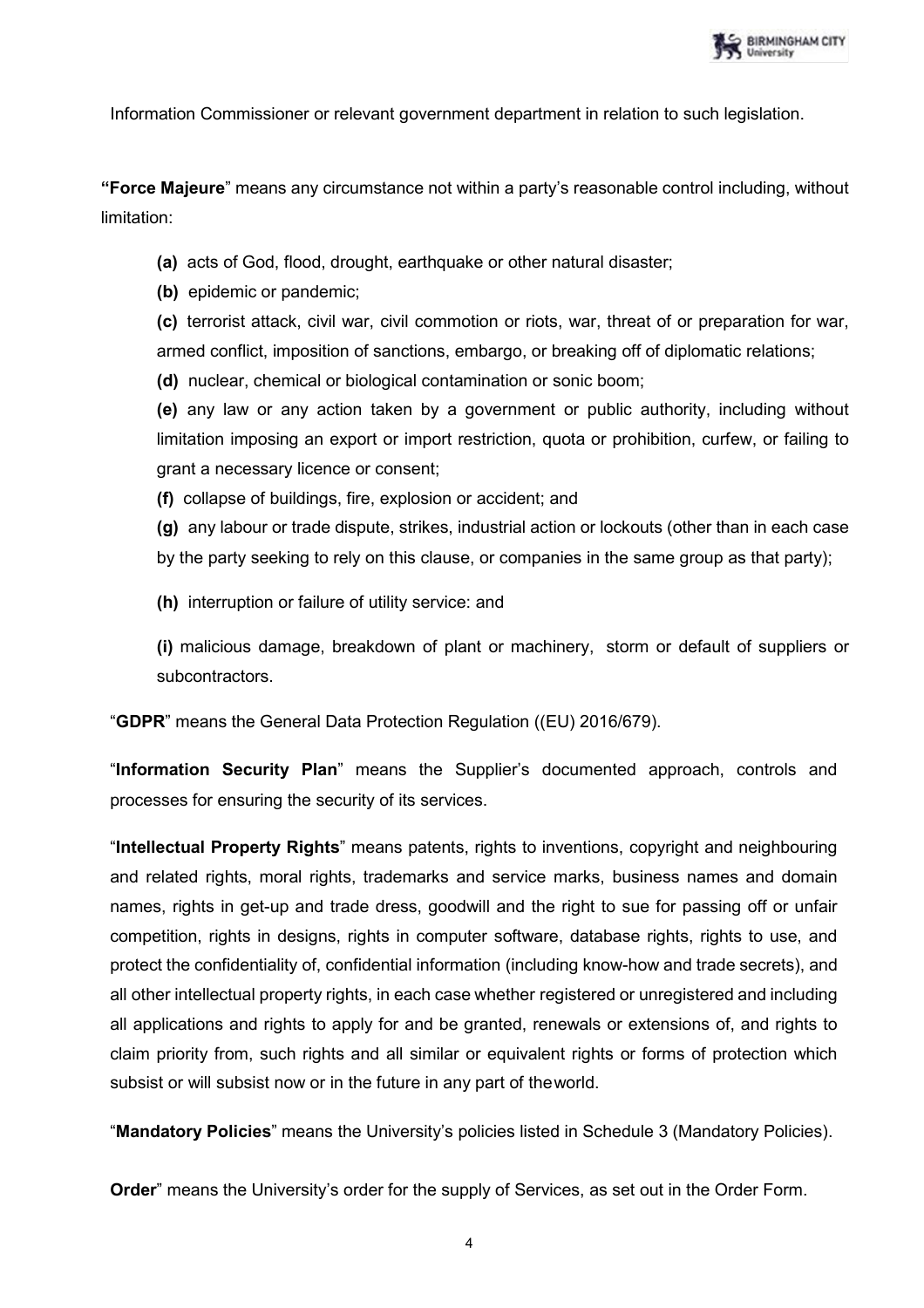"**Permitted Recipients**" means the parties to this agreement, the employees of each party, any third parties engaged to perform obligations in connection with this agreement.

"**Prohibited Act**" the following constitute Prohibited Acts:

- (a) to directly or indirectly offer, promise or give any person working for or engaged by the University a financial or other advantage to:
	- (i) induce that person to perform improperly a relevant function or activity; or
	- (ii) reward that person for improper performance of a relevant function oractivity;
- (b) to directly or indirectly request, agree to receive or accept any financial or other advantage as an inducement or a reward for improper performance of a relevant function or activity in connection with this Contract;
- (c) committing any offence:
	- (i) under the Bribery Act 2010;
	- (ii) under legislation creating offences concerning fraudulent acts;
	- (iii) at common law concerning fraudulent acts relating to this Contract or any other contract with the University; or
- (d) defrauding, attempting to defraud or conspiring to defraud theUniversity.

"**Services**" means the services, including any Deliverables, to be provided by the Supplier under the Contract, as set out in the Order Form and detailed in the Specification.

"**Shared Personal Data**" means the personal data to be shared between the parties under this agreement as set out in the Data Protection Particulars in the Order Form or as otherwise agreed between the parties in writing.

"**Specification**" means the description or specification for the Services agreed in writing by the University and the Supplier and as set out in Schedule 1 (Specification).

"**Standards**" means as set out in the Order Form or the Specification.

"**Supplier**" means the person or entity from whom the University purchases the Services.

"**Supplier Personnel**" means those members of the Supplier's staff, including agents, consultants and advisers engaged by the Supplier to perform its obligations under thisContract.

"**Supplier Tender Response**" means the tender response submitted by the Supplier in respect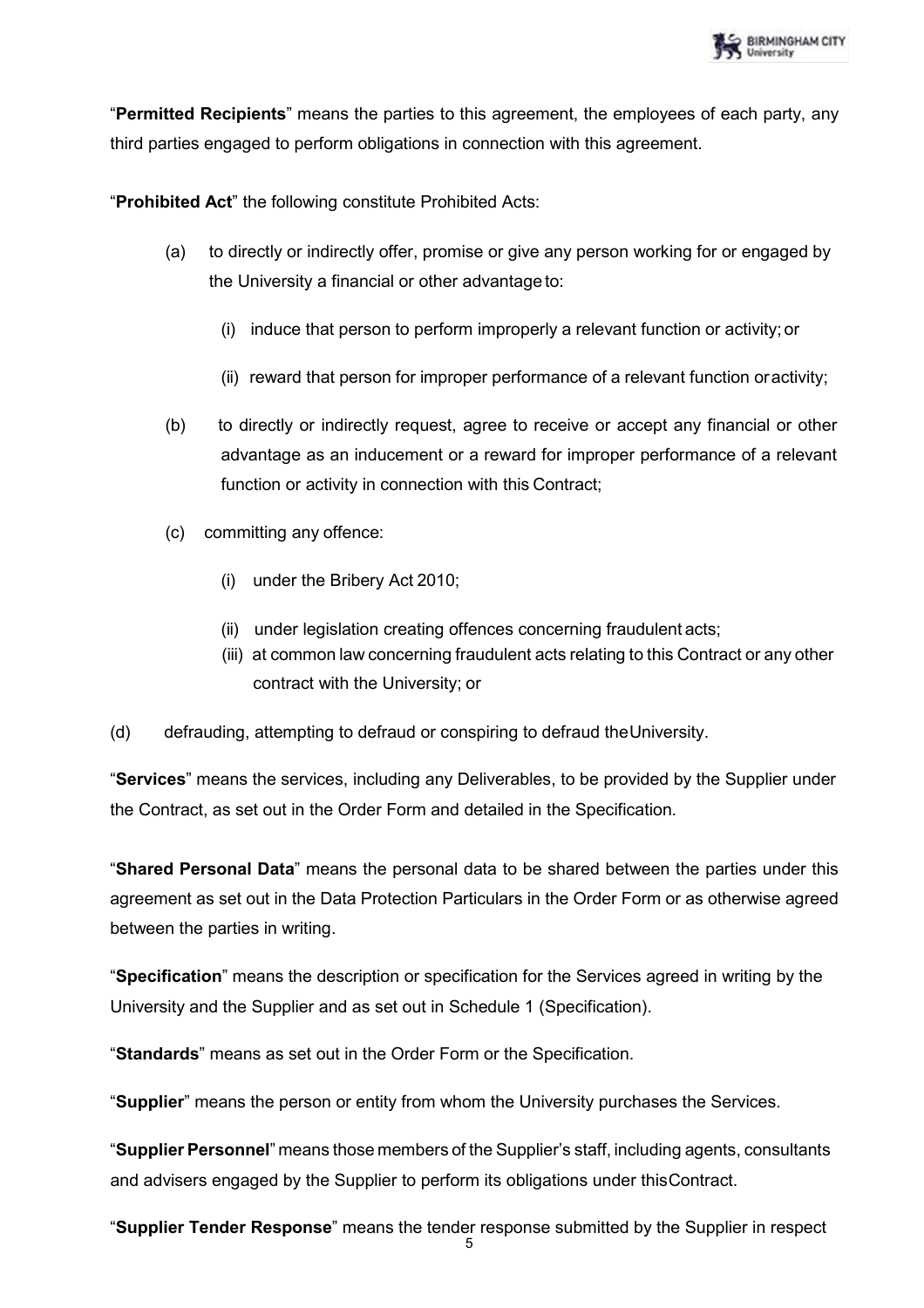

of this Contract set out in Schedule 6 (Supplier Tender Response).

"**Term**" means as specified in the Order Form.

"**University**" means Birmingham City University of University House, 15 Bartholomew Row, Birmingham, B5 5JU.

"**University Materials**" has the meaning set out in Clause 4.3.10.

"**University Property**" means premises owned, controlled or occupied by the University in the UK which are made available for use by the Supplier or its sub-contractors for provision of the Services (or any of them) on the terms set out in this Contract or any separate agreement or licence.

"**Working Day**" means a day other than a Saturday, Sunday or public holiday in England, when banks in London are open for business.

- 1.2 Interpretation:
	- 1.2.1 A person includes a natural person, corporate or unincorporated body (whether or not having separate legal personality).
	- 1.2.2 A reference to a party includes its personal representatives, successors and permitted assigns.
	- 1.2.3 A reference to a statute or statutory provision is a reference to it as amended or re-enacted. A reference to a statute or statutory provision includes all subordinate legislation made under that statute or statutoryprovision.
	- 1.2.4 Any words following the terms including, include, in particular, for example or any similar expression shall be construed as illustrative and shall not limit the sense of the words, description, definition, phrase or term preceding thoseterms.
	- 1.2.5 A reference to writing or written includes email.

## <span id="page-6-0"></span>**2 Due Diligence**

- 2.1 The Supplier acknowledges that:
	- 2.1.1 the University has delivered or made available to the Supplier all of the information and documents that the Supplier considers necessary or relevant for the performance or its obligations under this Contract ("the **Due Diligence Information**");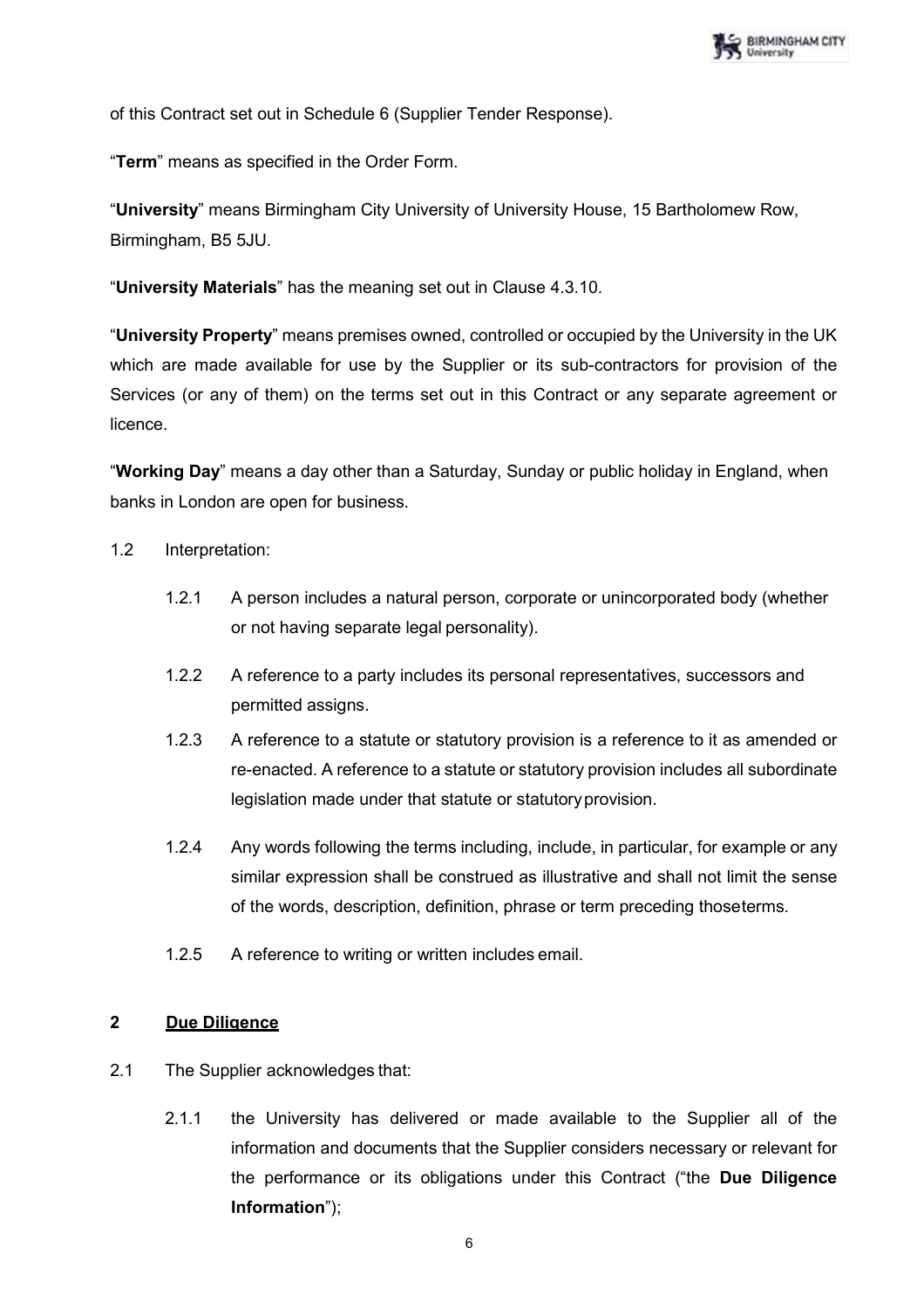

- 2.1.2 it has made its own enquiries to satisfy itself as to the accuracy of the Due Diligence Information;
- 2.1.3 it has raised all relevant due diligence questions with the University before the Commencement Date, has undertaken all necessary due diligence and has entered into this Contract in reliance on its own due diligencealone;
- 2.1.4 it shall not be excused from the performance of any of its obligations under this Contract on the grounds of, nor shall the Supplier be entitled to recover any additional costs or charges, arising as a result of any:
	- (i) failure by the Supplier to satisfy itself as to the accuracy and adequacy of the Due Diligence Information; and
	- (ii) failure by the Supplier to undertake its own duediligence.

## <span id="page-7-0"></span>**3 Basis of Contract**

- 3.1 The Order constitutes an offer by the University to purchase Services from the Supplier in accordance with these Conditions.
- 3.2 The Commencement Date is as specified in the Order Form. In the absence of it being specified in the Order Form or in the absence of signature of the Order Form by both of the Parties the Commencement Date will be the earlier of Clauses 3.2.1 and 3.2.2 below. The Order shall be deemed to be accepted by the Supplier on the earlier of:
	- 3.2.1 the Supplier issuing written acceptance of the Order; or
	- 3.2.2 any act by the Supplier consistent with fulfilling theOrder,

at which point and on which date the Contract shall come into existence ("Commencement Date").

3.3 These Conditions apply to the Contract to the exclusion of any other terms that the Supplier seeks to impose or incorporate, or which are implied by trade, custom, practice or course of dealing.

## <span id="page-7-1"></span>**4 Supply of Services**

4.1 The Supplier shall from the Commencement Date and for the duration of the Contract provide the Services to the University in accordance with the terms of theContract.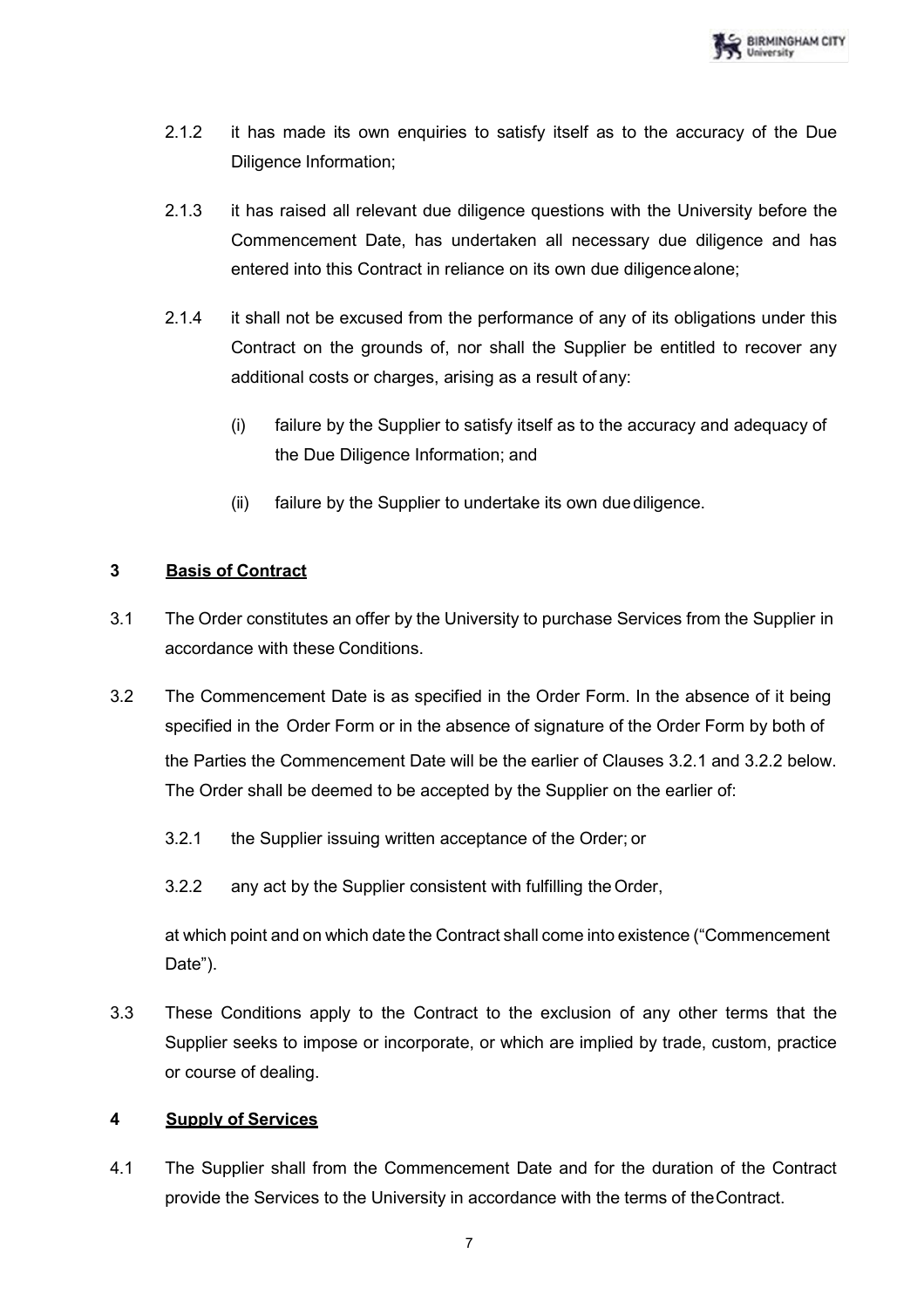

- 4.2 The Supplier shall meet any performance dates for the Services specified in the Order or that the University notifies to the Supplier and time is of the essence in relation to any of those performance dates.
- 4.3 In providing the Services, the Supplier shall:
	- 4.3.1 co-operate with the University in all matters relating to the Services, and comply with all instructions of the University;
	- 4.3.2 perform the Services with the best skill, care and diligence in accordance with best practice in the Supplier's industry, profession or trade;
	- 4.3.3 use personnel who are suitably skilled and experienced to perform tasks assigned to them, and in sufficient number to ensure that the Supplier's obligations are fulfilled in accordance with the Contract;
	- 4.3.4 ensure that the Services and Deliverables will conform with all descriptions and specifications set out in the Specification, and that the Deliverables shall be fit for any purpose that the University expressly or impliedly makes known to the Supplier;
	- 4.3.5 provide all equipment, tools and vehicles and such other items as are required to provide the Services;
	- 4.3.6 use the best quality goods, materials, standards and techniques, and ensure that the Deliverables, and all goods and materials supplied and used in the Services or transferred to the University, will be free from defects in workmanship, installation and design;
	- 4.3.7 obtain and at all times maintain all licences and consents which may berequired for the provision of the Services;
	- 4.3.8 comply with all applicable laws, regulations, regulatory policies, guidelines or industry codes which may apply to the provision of the Services, and with the Mandatory Policies;
	- 4.3.9 observe all health and safety rules and regulations and any other security requirements that apply at any of the University's Property;
	- 4.3.10 hold all materials, equipment and tools, drawings, specifications and data supplied by the University to the Supplier (University Materials) in safe custody at its own risk, maintain the University Materials in good condition until returned to the University, and not dispose or use the University Materials other than in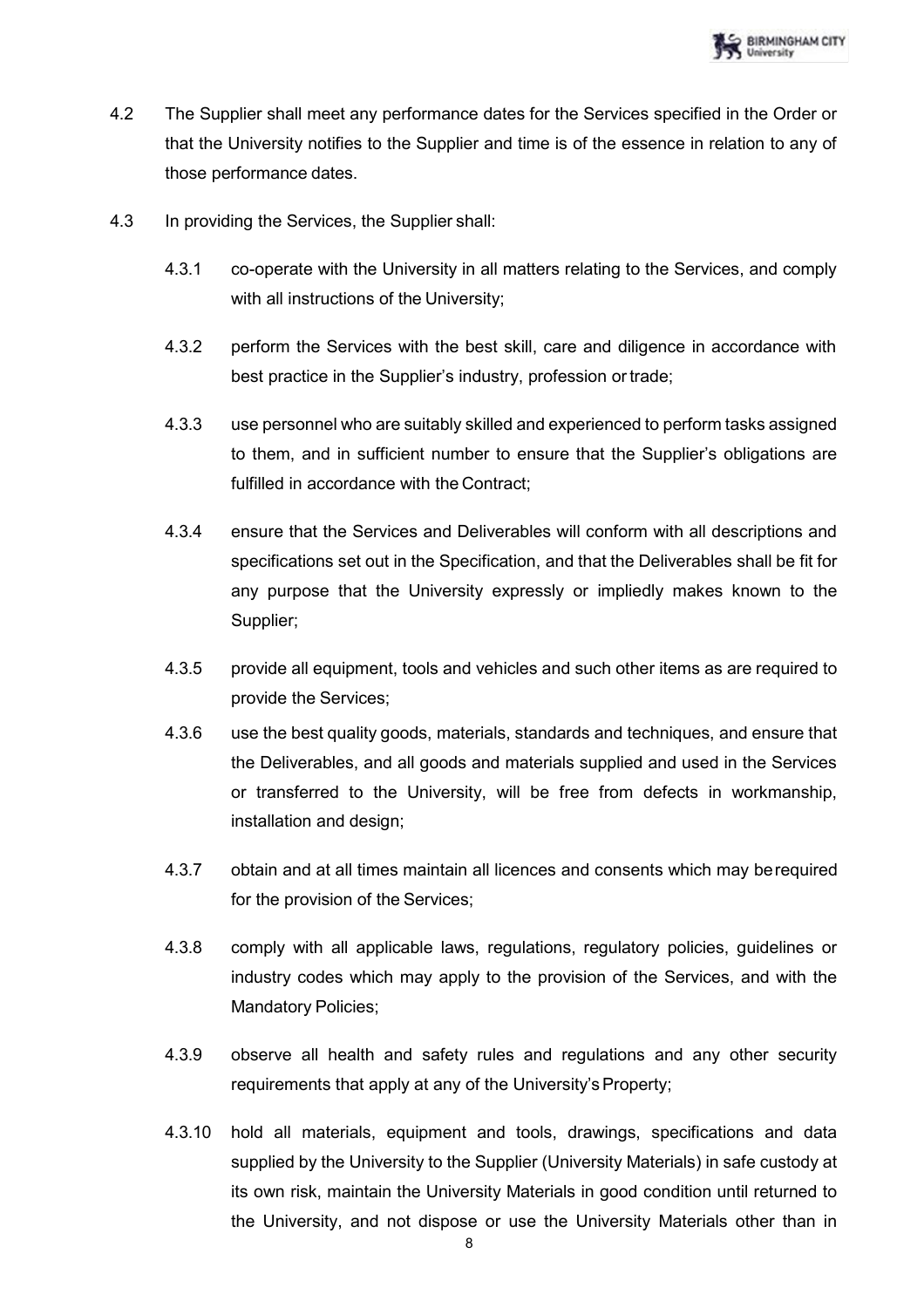accordance with the University's written instructions orauthorisation;

- 4.3.11 not do or omit to do anything which may cause the University to lose any licence, authority, consent or permission upon which it relies for the purposes of conducting its business, and the Supplier acknowledges that the University may rely or act on the Services;
- 4.3.12 notify the University in writing immediately upon the occurrence of a Change of Control of the Supplier or upon discovering that the Supplier is subject to any investigation, order or direction by the Competition and Markets Authority; and
- 4.3.13 comply with any additional obligations as set out in theSpecification.

## <span id="page-9-0"></span>**5 Charges and Payment**

- 5.1 The Charges for the Services shall be set out in the Order, and shall be the full and exclusive remuneration of the Supplier in respect of the performance of the Services. Unless otherwise agreed in writing by the University, the Charges shall include every cost and expense of the Supplier directly or indirectly incurred in connection with the performance of the Services.
- 5.2 Except as expressly provided in this agreement, no variations or increases shall be made to the price for the Services during the Term.
- 5.3 In the absence of anything contrary specified in Schedule 2 (Charges) the Supplier shall invoice the University on completion of the Services. Each invoice shall include such supporting information required by the University to verify the accuracy of the invoice, including but not limited to, the relevant purchase order number.
- 5.4 In consideration of the supply of the Services by the Supplier, the University shall paythe invoiced amounts within thirty (30) days of the date of a correctly rendered invoice to a bank account nominated in writing by the Supplier.
- 5.5 All amounts payable by the University under the Contract are inclusive of amounts in respect of value added tax chargeable from time to time (VAT). Where any taxable supply for VAT purposes is made under the Contract by the Supplier to the University, the University shall, on receipt of a valid VAT invoice from the Supplier, pay to the Supplier such amounts in respect of VAT as are chargeable on the supply of the Services at the same time as payment is due for the supply of theServices.
- 5.6 If the University fails to make a payment due to the Supplier under the Contract by the due date, then the University shall pay interest on the overdue sum from the due date until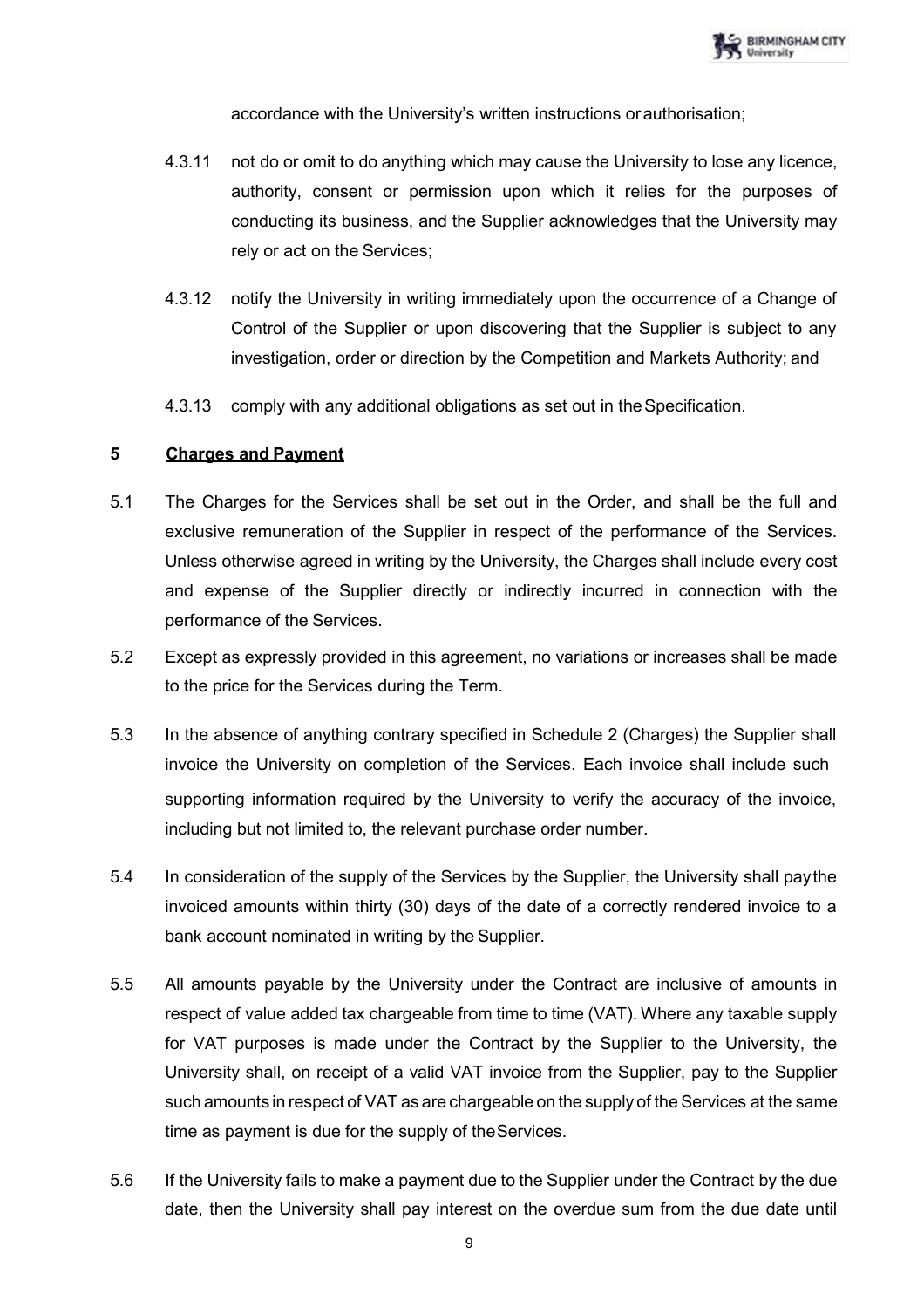payment of the overdue sum, whether before or after judgment. Interest under this Clause 5.5 will accrue each day at two percent (2%) a year above the Bank of England's base rate from time to time, but at two percent (2%) a year for any period when that base rate is below zero percent (0%).

- 5.7 The Supplier shall maintain complete and accurate records of the time spent and materials used by the Supplier in providing the Services, and the Supplier shall allow the University to inspect such records at all reasonable times onrequest.
- 5.8 The University may at any time, without notice to the Supplier, set off any liability of the Supplier to the University against any liability of the University to the Supplier, whether either liability is present or future, liquidated or unliquidated, and whether or not either liability arises under the Contract. If the liabilities to be set off are expressed in different currencies, the University may convert either liability at a market rate of exchange for the purpose of set-off. Any exercise by the University of its rights under this clause shall not limit or affect any other rights or remedies available to it under the Contract orotherwise.

## <span id="page-10-0"></span>**6 Warranties and Representations**

- 6.1 The Supplier warrants and represents to the Universitythat:
	- 6.1.1 it has full capacity and authority and all necessary consents (including, where its procedures so require, the consent of its Parent Company) to enter into and to perform its obligations under this Contract;
	- 6.1.2 this Contract is executed by a duly authorised representative of theSupplier;
	- 6.1.3 in entering into this or any Contract it has not committed any ProhibitedAct;
	- 6.1.4 as at the Commencement Date, all information provided (including if it is specified in the Order Form that this Contract is a call-off contract under a framework agreement the information provided by the Supplier in the Suppliers Tender Response) is or remains true, accurate and not misleading save as may have been specifically disclosed in writing to the University before the execution of this Contract and it will promptly advise the University of any fact, matter or circumstance of which it may become aware during the Term that would render any such information, statement or representation to be false ormisleading;
	- 6.1.5 no claim is being asserted and no litigation, arbitration or administrative proceeding is presently in progress or, to the best of its knowledge and belief, pending or threatened against it or any of its assets that will or might affect its ability to perform its obligations under this and any Contract which may be entered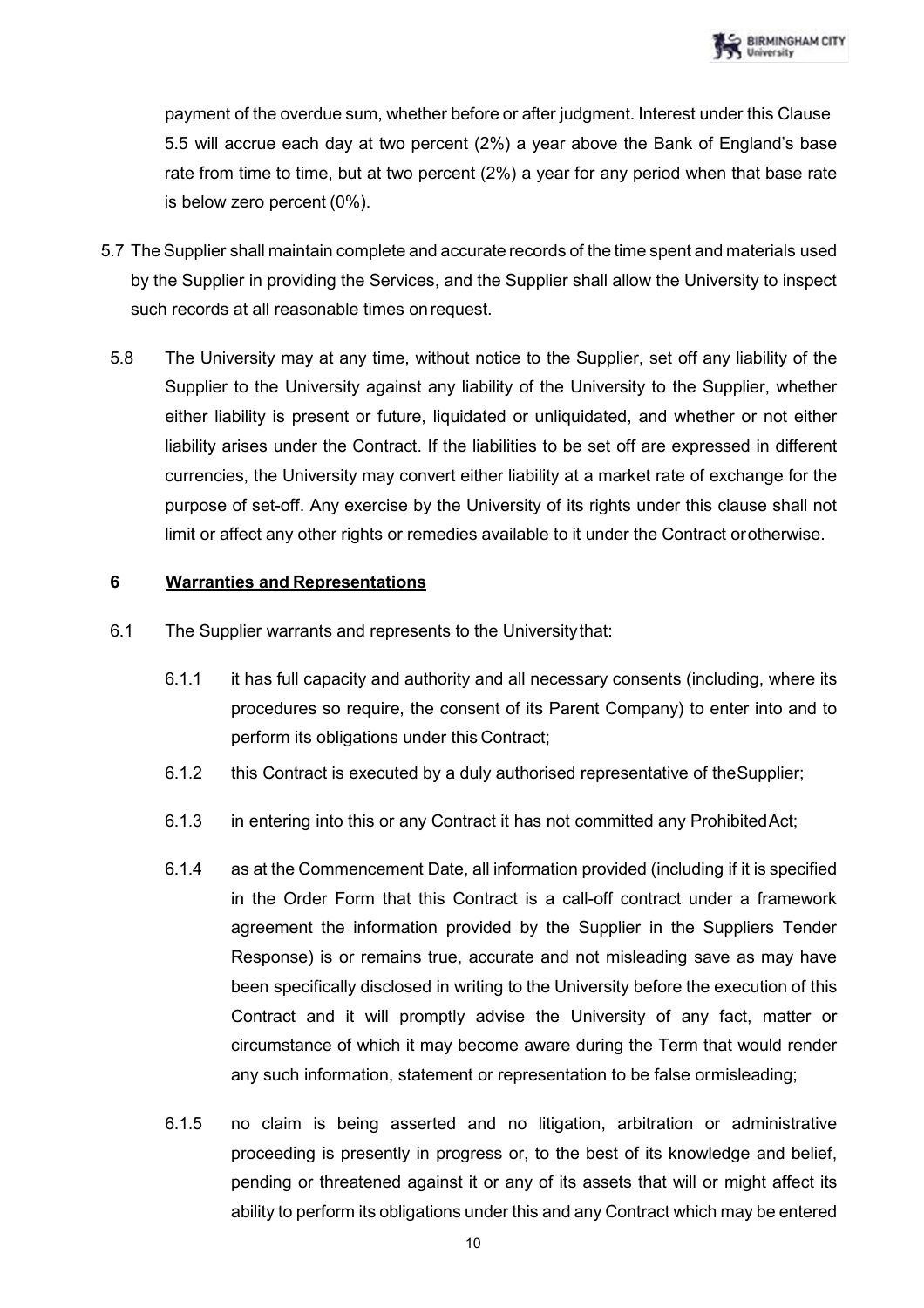

into with the University;

- 6.1.6 it is not subject to any contractual obligation, compliance with which is likely to have an effect on its ability to perform its obligations under this and any Contract; and
- 6.1.7 no proceedings or other steps have been taken and not discharged (nor, to the best of its knowledge, are threatened) for the winding up of the Supplier or forits dissolution or for the appointment of a receiver, administrative receiver, liquidator, manager, administrator or similar officer in relation to any of the Supplier's assets or revenue.

# <span id="page-11-0"></span>**7 Standards**

- 7.1 The Supplier shall comply with the Standards at all times during the performance by the Supplier of this and any Contract, including any Standards set out in Schedule 1 (Specification).
- 7.2 Throughout the Term, the Parties shall notify each other of any new or emergent standards which could affect the Supplier's provision, or the receipt by the University under this Contract, of the Services.

## <span id="page-11-1"></span>**8 University Remedies**

- 8.1 If the Supplier fails to perform the Services by the applicable dates, the University shall, without limiting or affecting other rights or remedies available to it, have one or more of the following rights:
	- 8.1.1 to terminate the Contract with immediate effect by giving written notice to the Supplier;
	- 8.1.2 to refuse to accept any subsequent performance of the Services which the Supplier attempts to make;
	- 8.1.3 to recover from the Supplier any costs incurred by the University in obtaining substitute services from a third party;
	- 8.1.4 to require a refund from the Supplier of sums paid in advance for Services that the Supplier has not provided; and
	- 8.1.5 to claim damages for any additional costs, loss or expenses incurred by the University which are in any way attributable to the Supplier's failure to meet such dates.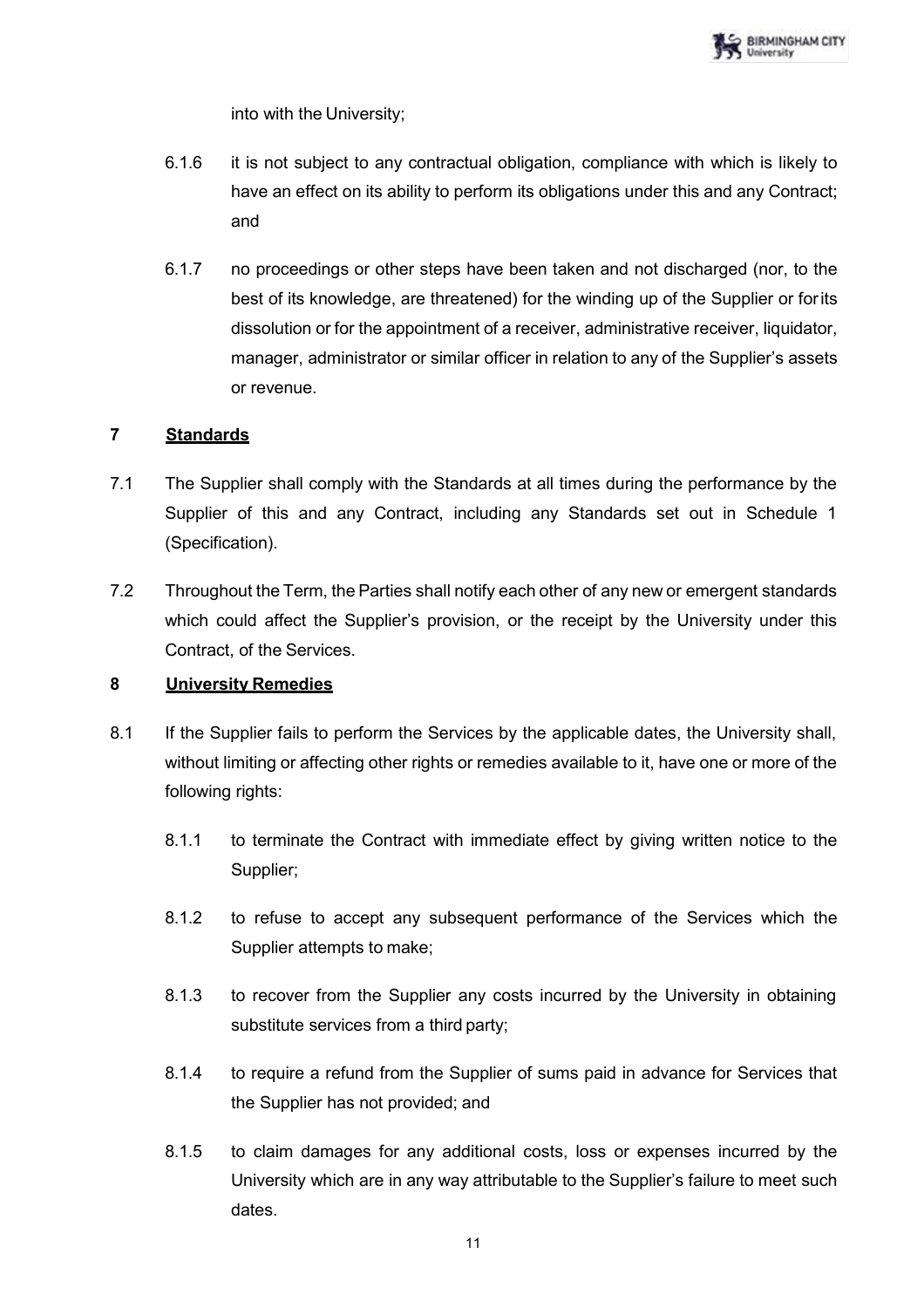

- 8.2 These Conditions shall extend to any substituted or remedial services provided by the Supplier.
- 8.3 The University's rights under the Contract are in addition to its rights and remedies implied by statute and common law.

## <span id="page-12-0"></span>**9 University's Obligations**

- 9.1 The University shall:
	- 9.1.1 provide the Supplier with reasonable access at reasonable times to the University's Property for the purpose of providing the Services;and
	- 9.1.2 provide such necessary information for the provision of the Services as the Supplier may reasonably request.
- 9.2 A failure by the University to comply with the terms of the Contract can only relieve the Supplier from complying with its obligations under the Contract with effect from the date on which the Supplier notifies the University in writing and in reasonable details of the University's failure and its effect or anticipated effect on theServices.

## <span id="page-12-1"></span>**10 Non-Discrimination**

- 10.1 The Supplier shall not, and shall procure that the Supplier Personnel do not, unlawfully discriminate either directly or indirectly when performing their obligations under this Contract within the meaning and scope of the Equality Act 2010 and any subsequent law relating to discrimination on grounds of any of the following protected characteristics: age, disability, gender reassignment, marriage and civil partnership, pregnancy and maternity, race, religion or belief (including lack of belief), sex and sexual orientation, and any subsequent law relating to them.
- 10.2 The Supplier shall take all reasonable steps to secure the observance of Clause 10.1 (Non-Discrimination) by all Supplier Personnel and shall comply with any University policy on the matters set out in Clause 10.1 (Non-Discrimination), as reasonably directed by the University.

## <span id="page-12-2"></span>**11 Supplier Personnel**

11.1 The University may refuse admission to the University Property and/or direct the Supplier to end the involvement in the provision of the Services of any of the Supplier Personnel whom the University believes represents a security risk or does not have the required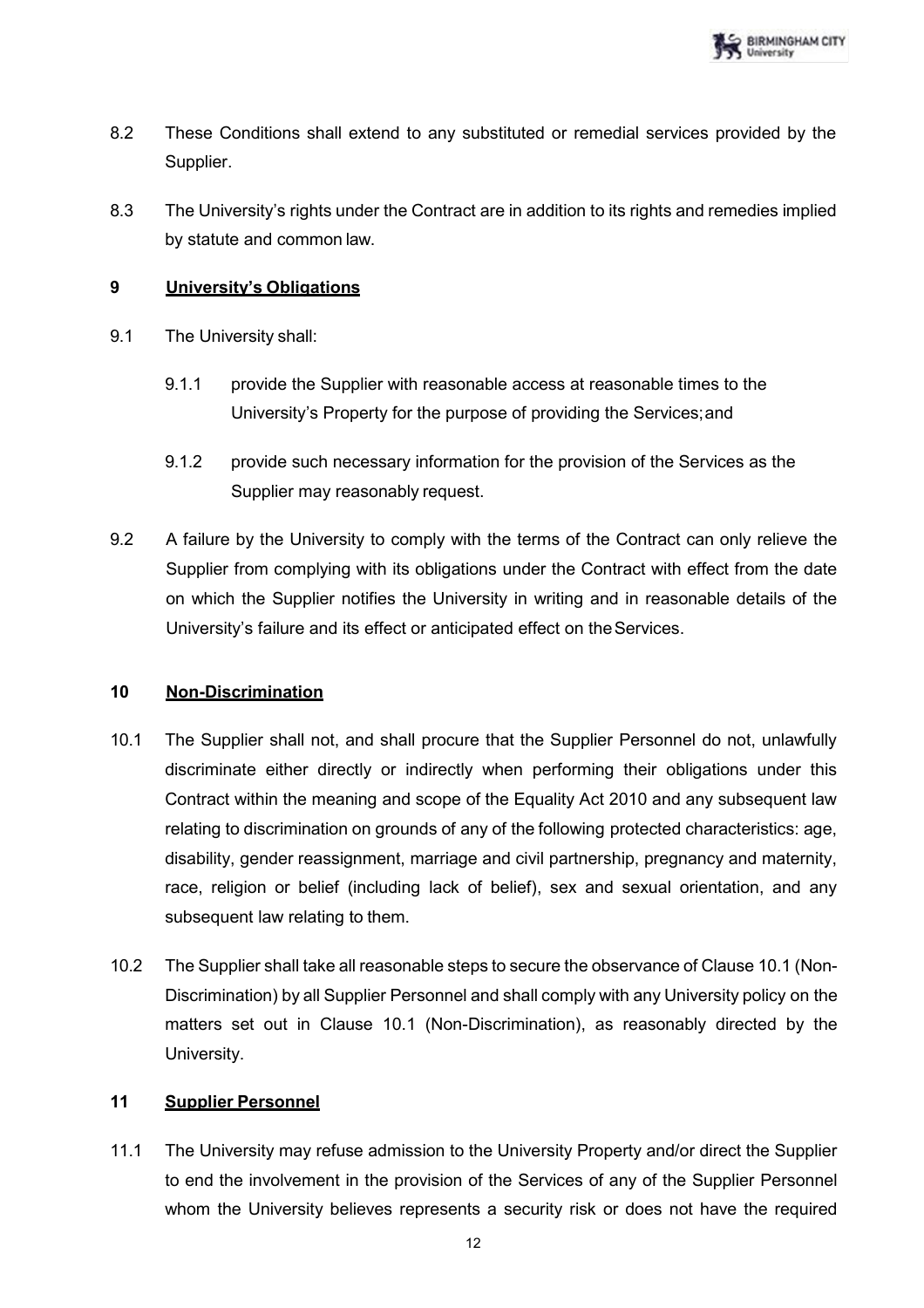levels of training and expertise or where the University has other grounds for doing so. The decision of the University shall be final and it shall not be obliged to provide any reasons.

11.2 To the extent legally permissible, the Supplier shall not employ as Supplier Personnel individuals whose previous background would reflect adversely upon the University (including those individuals convicted of serious criminal offences) and the Supplier shall ensure that in the recruitment of Supplier Personnel the Supplier shall ensure that its recruitment procedures include: (i) certification of eligibility to work in the UK; (ii) proof of address and photographic identification; (iii) declarations from individuals at the application stage of any unspent criminal convictions; and (iv) background reference checks. The Supplier shall, on request, provide the University with up to date CVs for Supplier Personnel.

# <span id="page-13-0"></span>**12 Supplier Personnel Security**

- 12.1 The Supplier shall ensure that all Supplier Personnel are vetted to a level commensurate with their responsibilities, with particular regard to access to vulnerable persons, Personal Data and the University's Confidential Information.
- 12.2 The Supplier shall provide training on a continuing basis for all Supplier Personnel employed or engaged in the provision of the Services in compliance with its security policies and Information Security Plan.

## <span id="page-13-1"></span>**13 Necessary Consents**

13.1 The Supplier shall be responsible for obtaining all licences, authorisations, consents or permits required in relation to the performance of thisContract.

# <span id="page-13-2"></span>**14 Records**

14.1 The Supplier shall keep and maintain until seven (7) years after the date of termination or expiry (whichever is the earlier) of this Contract (or as long a period as may be agreed between the Parties), full and accurate records and accounts of the operation of this Contract including the Services provided under it, the Contracts entered into with the University and the amounts paid by the University.

# <span id="page-13-3"></span>**15 Transparency**

15.1 The Parties acknowledge and agree that, except for any information which is exempt from disclosure in accordance with the provisions of the FOIA, the content of this Contract and any Transparency Reports under it is not Confidential Information and shall be made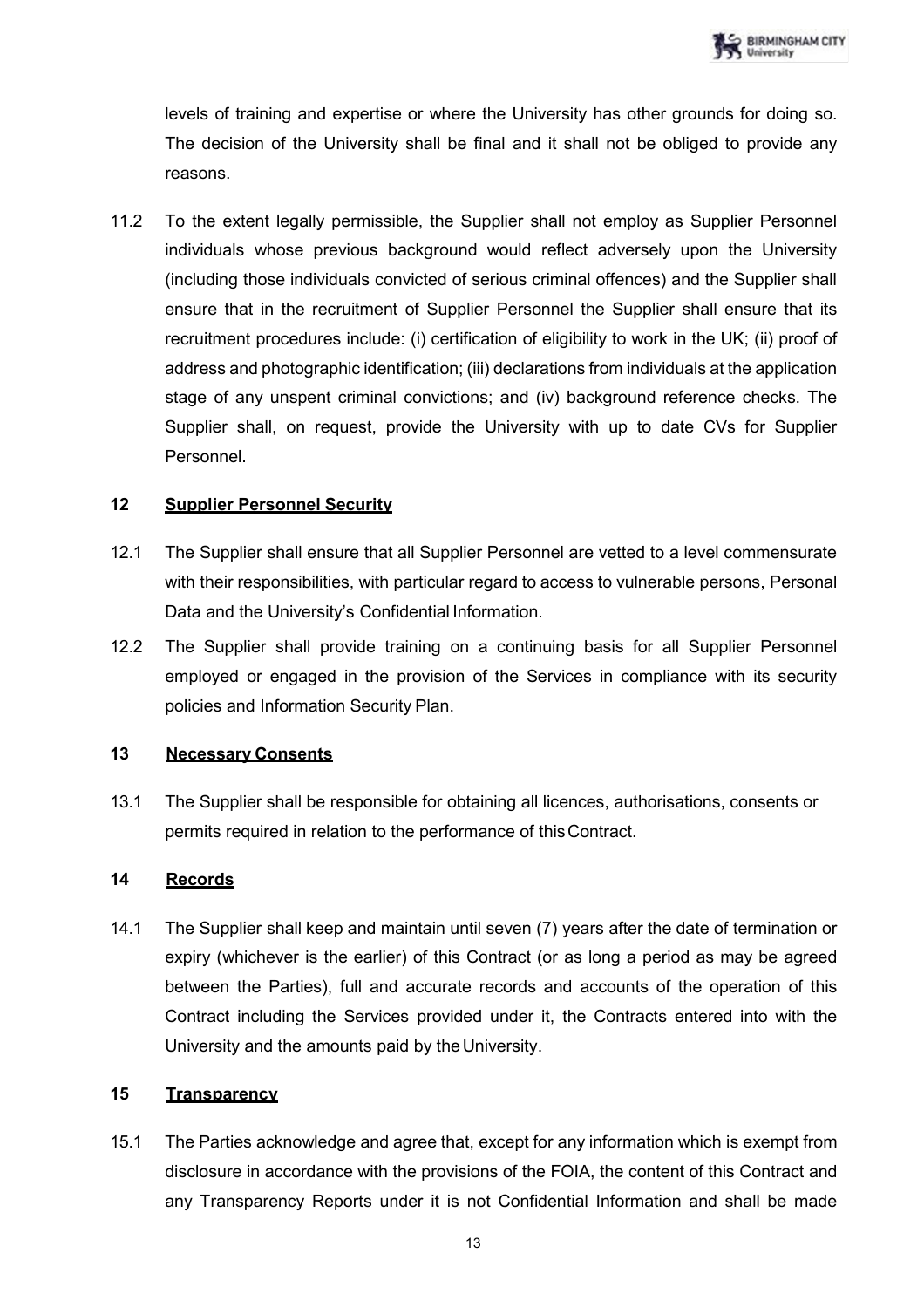available in accordance with the procurement policy note 13/15 https:/[/www.gov.uk/government/uploads/system/uploads/attachment\\_data/file/458554/Pr](http://www.gov.uk/government/uploads/system/uploads/attachment_data/file/458554/Pr) ocurement Policy Note 13 15.pdf and the Transparency Principles referred totherein.

- 15.2 The University shall determine whether any of the content of this Contract is exemptfrom disclosure in accordance with the provisions of the FOIA. The University may consult with the Supplier to inform its decision regarding any redactions but shall have the final decision in its absolute discretion.
- 15.3 Notwithstanding any other provision of this Contract, the Supplier hereby gives its consent for the University to publish this Contract in its entirety (but with any information which is exempt from disclosure in accordance with the provisions of the FOIA redacted), including any changes to this Contract agreed from time totime.
- 15.4 The Supplier acknowledges and agrees that publication of this Contract will include the publication of the name and contact details of the Supplier Representative (including its successors). Such details will not be redacted.
- 15.5 By executing this Contract, the Supplier confirms that it has obtained the Supplier Representative's consent and shall, prior to the appointment of any successor Supplier Representative obtain the successor's consent, permitting the publication of their name and contact details under this Clause 15 (Transparency) or otherwise, the Supplier shall take all necessary steps to ensure that publication will not cause the University or the Supplier to breach any Data Protection Legislation.
- 15.6 The Supplier shall assist and cooperate with the University to enable the University to publish this Contract.

## <span id="page-14-0"></span>**16 Compliance with Applicable Law**

- 16.1 The Supplier shall comply with all applicable law in connection with the performance of this Contract.
- 16.2 In the event that the Supplier or the Supplier Personnel fail to comply with this Clause 16 (Compliance with Applicable Law), the University reserves the right to terminate this Contract by giving notice in writing to the Supplier.

# <span id="page-14-1"></span>**17 Data Protection**

17.1 Both Parties will comply with all applicable requirements of the Data Protection Legislation. This Clause 17 (Data Protection) is in addition to, and does not relieve, remove or replace, a party's obligations under the Data Protection Legislation. Each party shall comply with all the obligations imposed on it as a data controller and/or data processor under the Data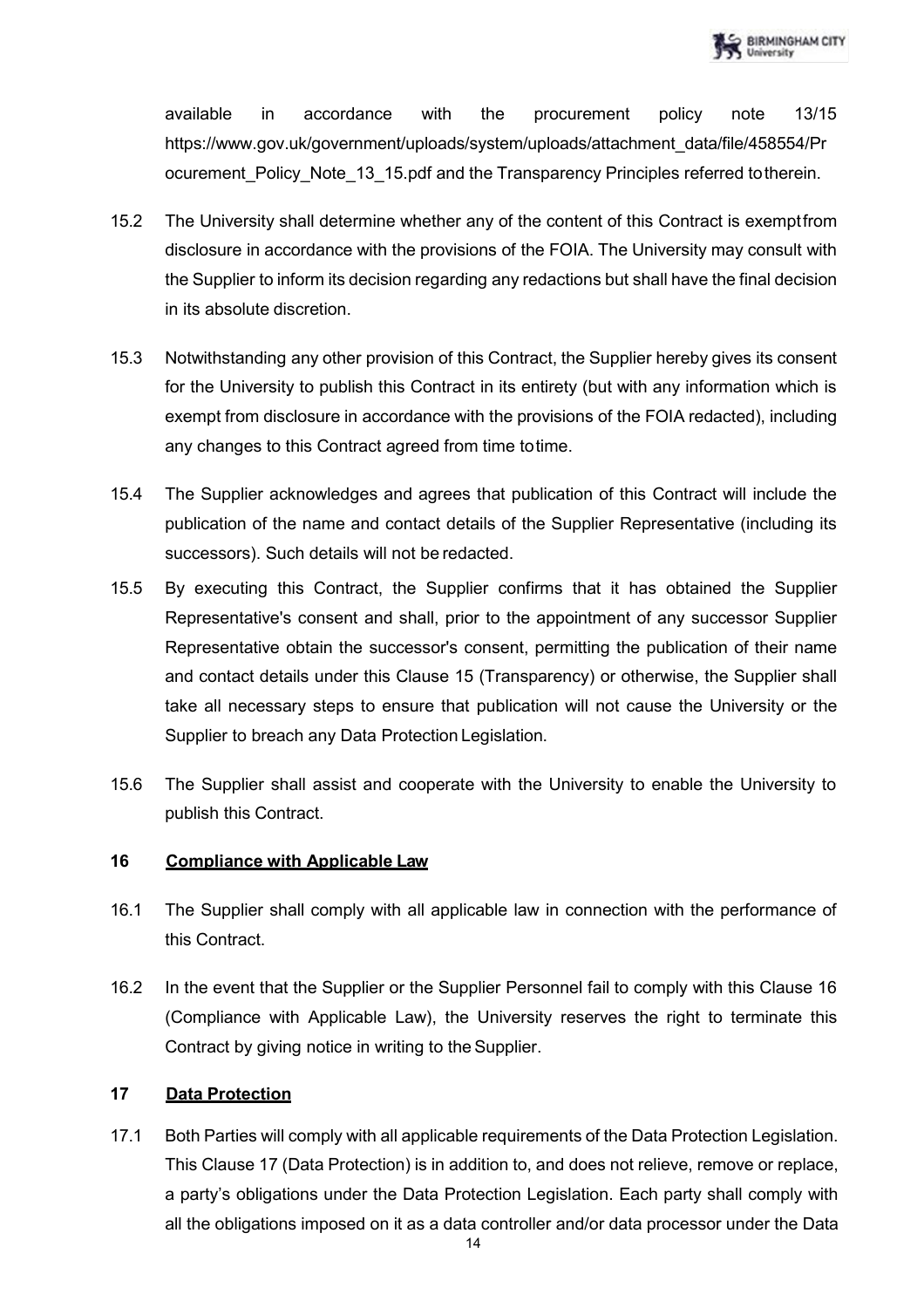Protection Legislation, and any material breach of the Data Protection Legislation by one party shall, if not remedied within thirty (30) days of written notice from the other party, give grounds to the other party to terminate this contract with immediate effect.

# Data Controller and Data Processor

- 17.2 The Parties acknowledge that for the purposes of the Data Protection Legislation, the Party specified in the Order Form is the Data Controller and the Party specified in the Order Form is the Data Processor. The Order Form sets out the scope, nature and purpose of processing by the Data Processor, the duration of the processing and the types of Personal Data and categories of Data Subject.
- 17.3 Without prejudice to the generality of Clause 17.1, the Data Processor shall, in relation to any Personal Data processed in connection with the performance by the Supplier of its obligations under this Contract:
	- 17.3.1 process that Personal Data only on the written instructions of the Data Controller, unless the Data Processor is required by the laws of any member of the European Union or by the laws of the European Union (Applicable Laws) applicable to the Data Processor to otherwise process the Personal Data. Where the Data Processor is so required, it shall promptly notify the Data Controller before processing the Personal Data, unless prohibited by the Applicable Laws;
	- 17.3.2 ensure that it has in place appropriate technical and organisational measures, reviewed and approved by the Data Controller, to protect against unauthorised or unlawful processing of Personal Data and against accidental loss or destruction of, or damage to, Personal Data, appropriate to the harm that might result from the unauthorised or unlawful processing or accidental loss, destruction or damage and the nature of the data to be protected, having regard to the state of technological development and the cost of implementing any measures (those measures may include, where appropriate, pseudonymising and encrypting Personal Data, ensuring confidentiality, integrity, availability and resilience of its systems and services, ensuring that availability of and access to Personal Data can be restored in a timely manner after an incident, and regularly assessing and evaluating the effectiveness of the technical and organisational measures adopted by it);
	- 17.3.3 not transfer any Personal Data outside of the European Economic Area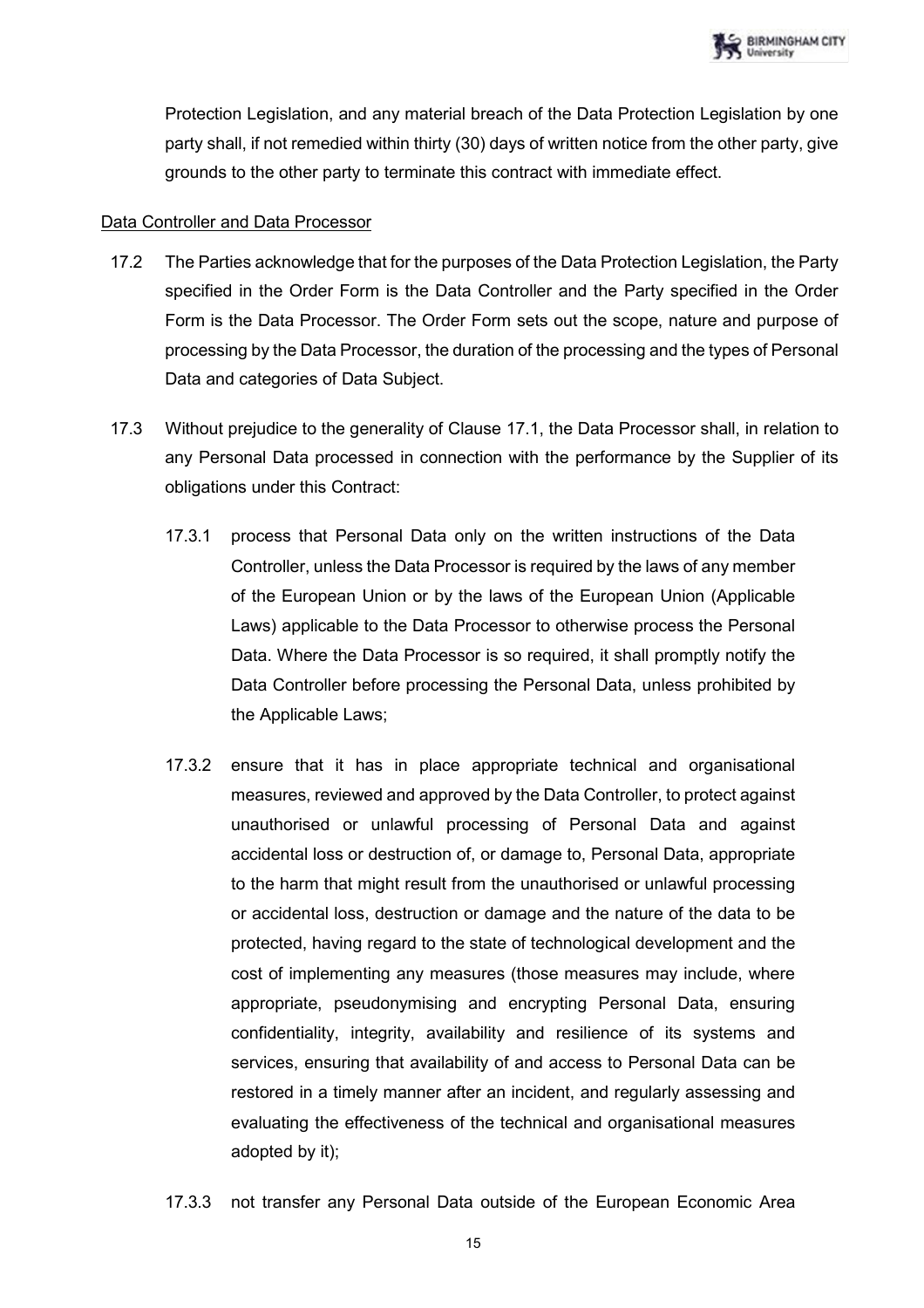unless the prior written consent of the Data Controller has been obtained and the following conditions are fulfilled:

- (i) the University or the Supplier has provided appropriate safeguards in relation to the transfer;
- (ii) the Data Subiect has enforceable rights and effective remedies;
- (iii) the Supplier complies with its obligations under the Data Protection Legislation by providing an adequate level of protection to any Personal Data that is transferred; and
- (iv) the Supplier complies with the reasonable instructions notified to it in advance by the University with respect to the processing of the Personal Data;
- 17.3.4 notify the Data Controller immediately if it receives:
	- (i) a request from a Data Subject to have access to that person's Personal Data;
	- (ii) a request to rectify, block or erase any Personal Data;
	- (iii) any other request, complaint or communication relating to either Party's obligations under the Data Protection Legislation (including any communication from the Information Commissioner);
- 17.3.5 assist the Data Controller in responding to any request from a Data Subject and in ensuring compliance with the Data Controller's obligations under the Data Protection Legislation with respect to security, breach notifications, impact assessments and consultations with supervisory authorities or regulators;
- 17.3.6 notify the Data Controller immediately and in any event within 24 (twenty four) hours on becoming aware of a Personal Data breach including without limitation any event that results, or may result, in unauthorised access, loss, destruction, or alteration of Personal Data in breach of this Contract;
- 17.3.7 at the written direction of the Data Controller, delete or return Personal Data and copies thereof to the Data Controller on termination or expiry of this Contract unless required by the Applicable Laws to store the Personal Data;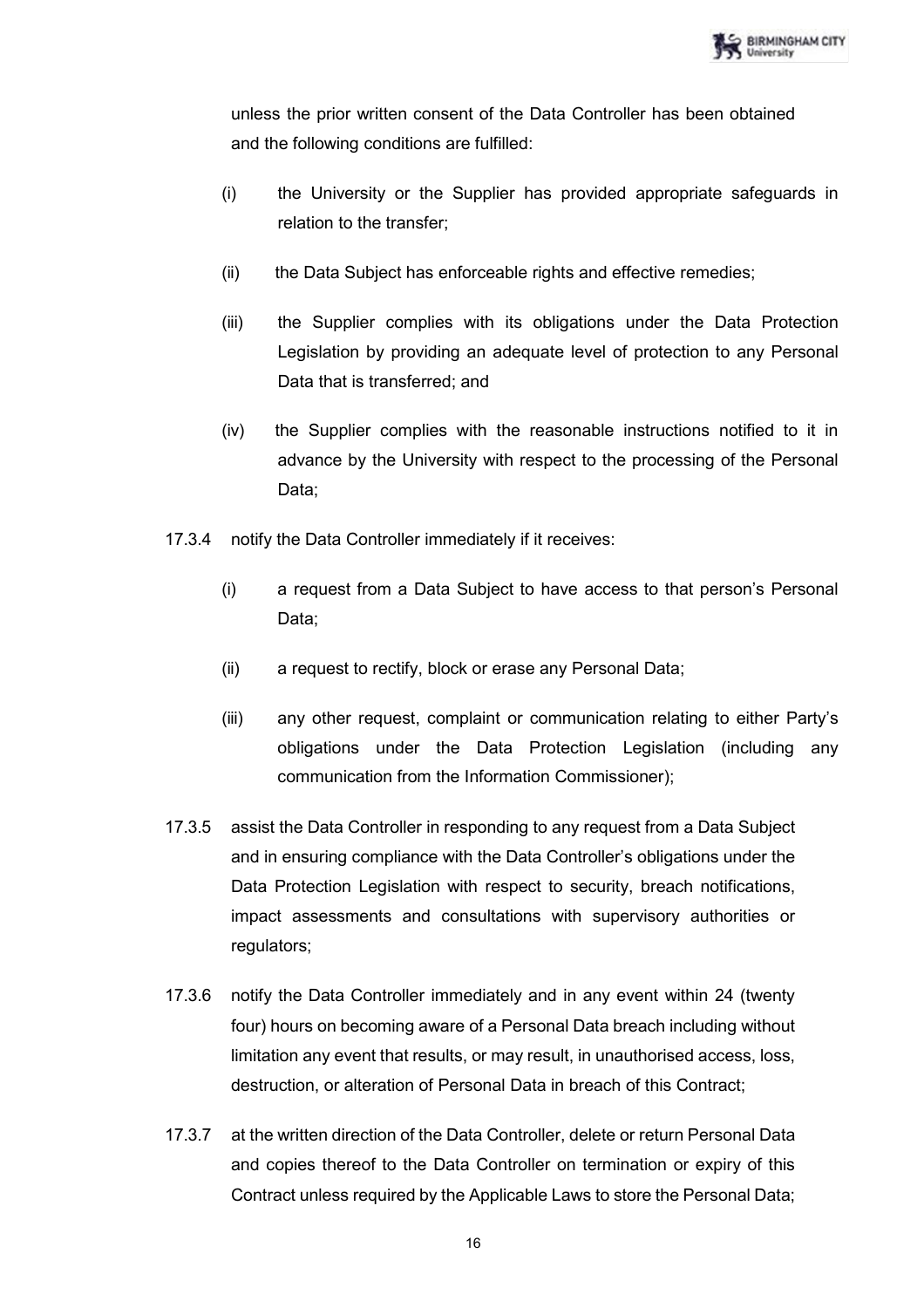- 17.3.8 maintain complete and accurate records and information to demonstrate its compliance with this Clause 17 and allow for audits by the Data Controller or the Data Controller's designated auditor pursuant to Clause 14;
- 17.4 Where the Supplier intends to engage a sub-contractor and intends for that sub-contractor to process any Personal Data relating to this Contract, it shall:
	- 17.4.1 notify the University in writing of the intended processing by the subcontractor;
	- 17.4.2 obtain prior written consent to the processing;
	- 17.4.3 ensure that any sub-contract imposes obligations on the sub-contractor to give effect to the terms set out in this Clause 17.

## Data Controller to Data Controller – Shared Personal Data

- 17.5 If specified as such in the Order Form the Parties acknowledge that for the purposes of the Data Protection Legislation, they are both Data Controllers. The Order Form sets out the scope, nature and purpose of data sharing between the parties as Data Controllers, the duration of the sharing and the types of Personal Data and categories of Data Subject.
- 17.6 Clauses 17.7 17.11 below set out the framework for the sharing of personal data between the parties as Data Controllers. Each party acknowledges that one party (referred to in this clause as the "Data Discloser") will regularly disclose to the other party Shared Personal Data collected by the Data Discloser for the Agreed Purposes.
- 17.7 Each party shall:
	- 17.7.1 ensure that it has all necessary notices and consents in place to enable lawful transfer of the Shared Personal Data to the Permitted Recipients for the Agreed Purposes;
	- 17.7.2 give full information to any data subject whose personal data may be processed under this agreement of the nature such processing. This includes giving notice that, on the termination of this agreement, personal data relating to them may be retained by or, as the case may be, transferred to one or more of the Permitted Recipients, their successors and assignees;
	- 17.7.3 process the Shared Personal Data only for the Agreed Purposes;
	- 17.7.4 not disclose or allow access to the Shared Personal Data to anyone other than the Permitted Recipients;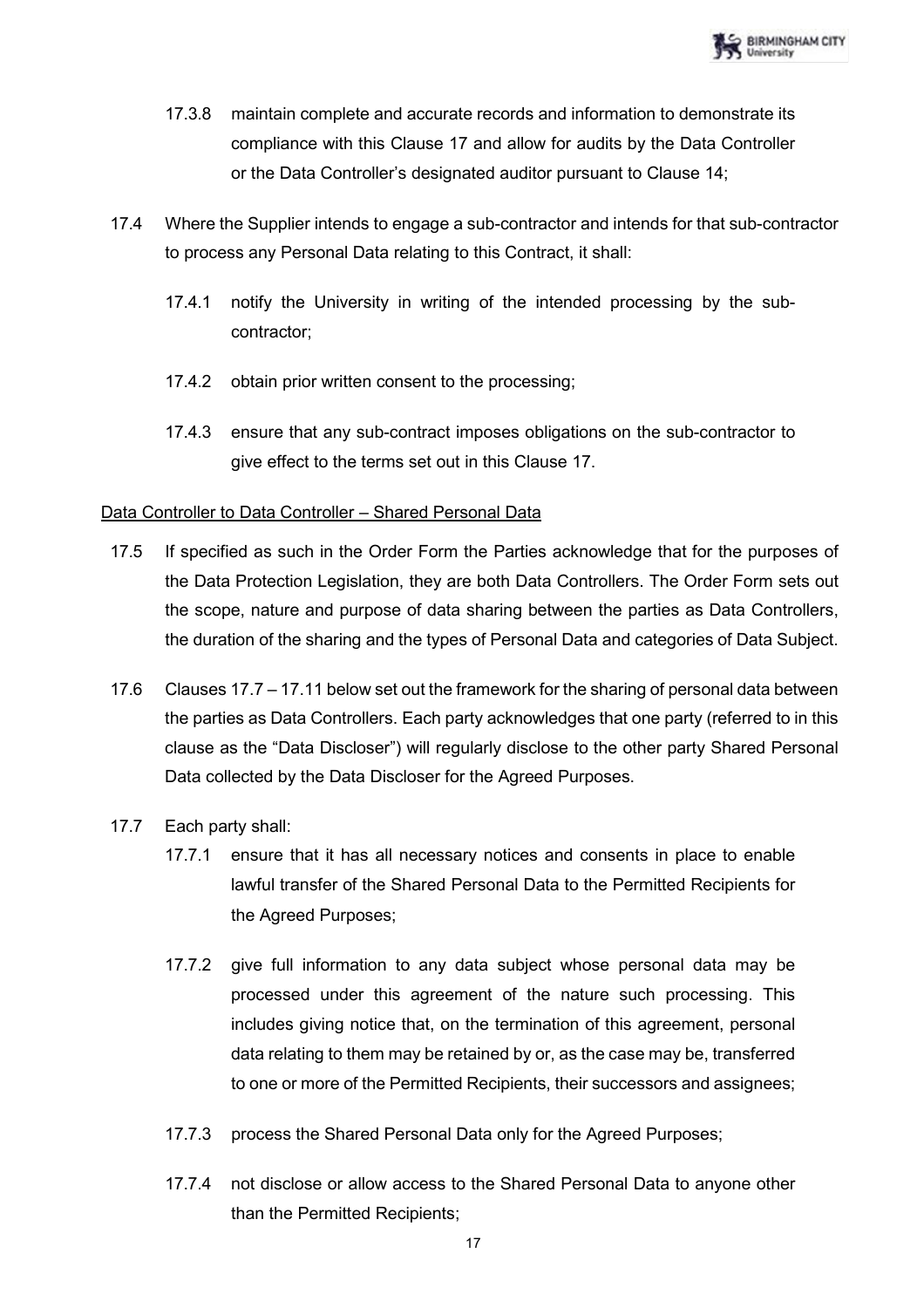- 17.7.5 ensure that all Permitted Recipients are subject to written contractual obligations concerning the Shared Personal Data (including obligations of confidentiality) which are no less onerous than those imposed by this agreement;
- 17.7.6 ensure that it has in place appropriate technical and organisational measures, reviewed and approved by the other party, to protect against unauthorised or unlawful processing of personal data and against accidental loss or destruction of, or damage to, personal data.
- 17.7.7 not transfer any personal data received from the Data Discloser outside the EEA unless the transferor:
	- (i) complies with the provisions of Articles 26 of the GDPR (in the event the third party is a joint controller); and
	- (ii) ensures that (i) the transfer is to a country approved by the European Commission as providing adequate protection pursuant to Article 45 of the GDPR; or (ii) there are appropriate safeguards in place pursuant to Article 46 GDPR; or (iii) Binding corporate rules are in place or (iv) one of the derogations for specific situations in Article 49 GDPR applies to the transfer.
- 17.8 Each party shall assist the other in complying with all applicable requirements of the Data Protection Legislation. In particular, each party shall:
	- 17.8.1 consult with the other party about any notices given to data subjects in relation to the Shared Personal Data;
	- 17.8.2 promptly inform the other party about the receipt of any data subject access request;
	- 17.8.3 provide the other party with reasonable assistance in complying with any data subject access request;
	- 17.8.4 not disclose or release any Shared Personal Data in response to a data subject access request without first consulting the other party wherever possible;
	- 17.8.5 assist the other party, at the cost of the other party, in responding to any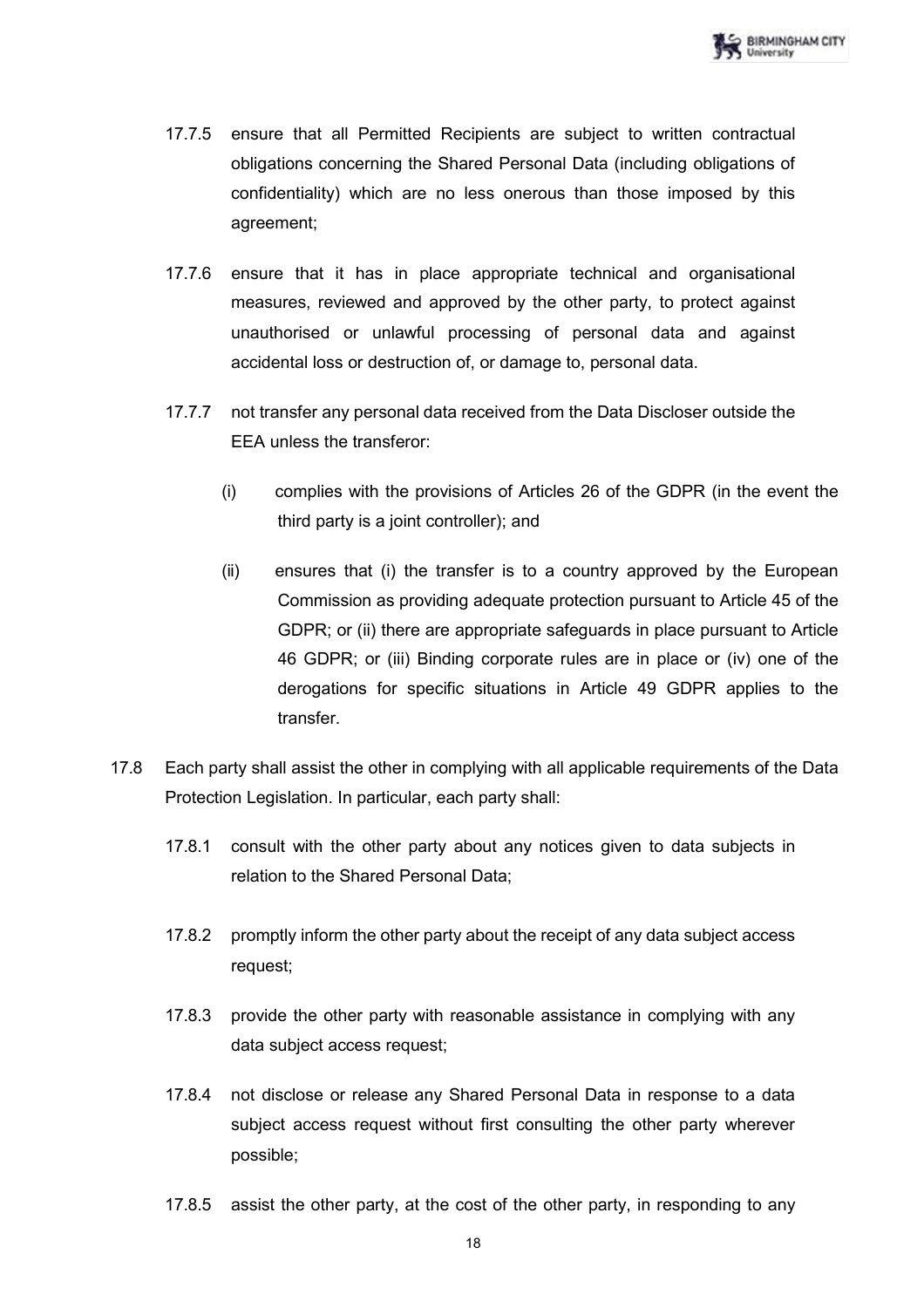request from a data subject and in ensuring compliance with its obligations under the Data Protection Legislation with respect to security, personal data breach notifications, data protection impact assessments and consultations with supervisory authorities or regulators;

- 17.8.6 notify the other party without undue delay on becoming aware of any breach of the UK Data Protection Legislation;
- 17.8.7 at the written direction of the Data Discloser, delete or return Shared Personal Data and copies thereof to the Data Discloser on termination of this agreement unless required by law to store the personal data;
- 17.8.8 use compatible technology for the processing of Shared Personal Data to ensure that there is no lack of accuracy resulting from personal data transfers;
- 17.8.9 maintain complete and accurate records and information to demonstrate its compliance with this Clause 17 and allow for audits by the other party or the other party's designated auditor; and
- 17.8.10 provide the other party with contact details of at least one employee as point of contact and responsible manager for all issues arising out of the Data Protection Legislation, including the joint training of relevant staff, the procedures to be followed in the event of a data security breach, and the regular review of the parties' compliance with the Data Protection Legislation.
- 17.9 Either party may, at any time on not less than thirty (30) days' written notice to the other party, revise this Clause 17 by replacing it with any applicable controller to processor or controller to controller standard clauses or similar terms forming part of an applicable certification scheme (which shall apply when incorporated by attachment to this Contract).
- 17.10 The Supplier will indemnify the University against any loss or damage suffered by the University including any fines payable or settlements agreed, from or in connection with any breach by the Supplier of its obligations under this Clause 17.
- 17.11 The provisions of this clause shall apply during the continuance of this Contract and indefinitely after its expiry or termination.

## <span id="page-19-0"></span>**18 Freedom of Information**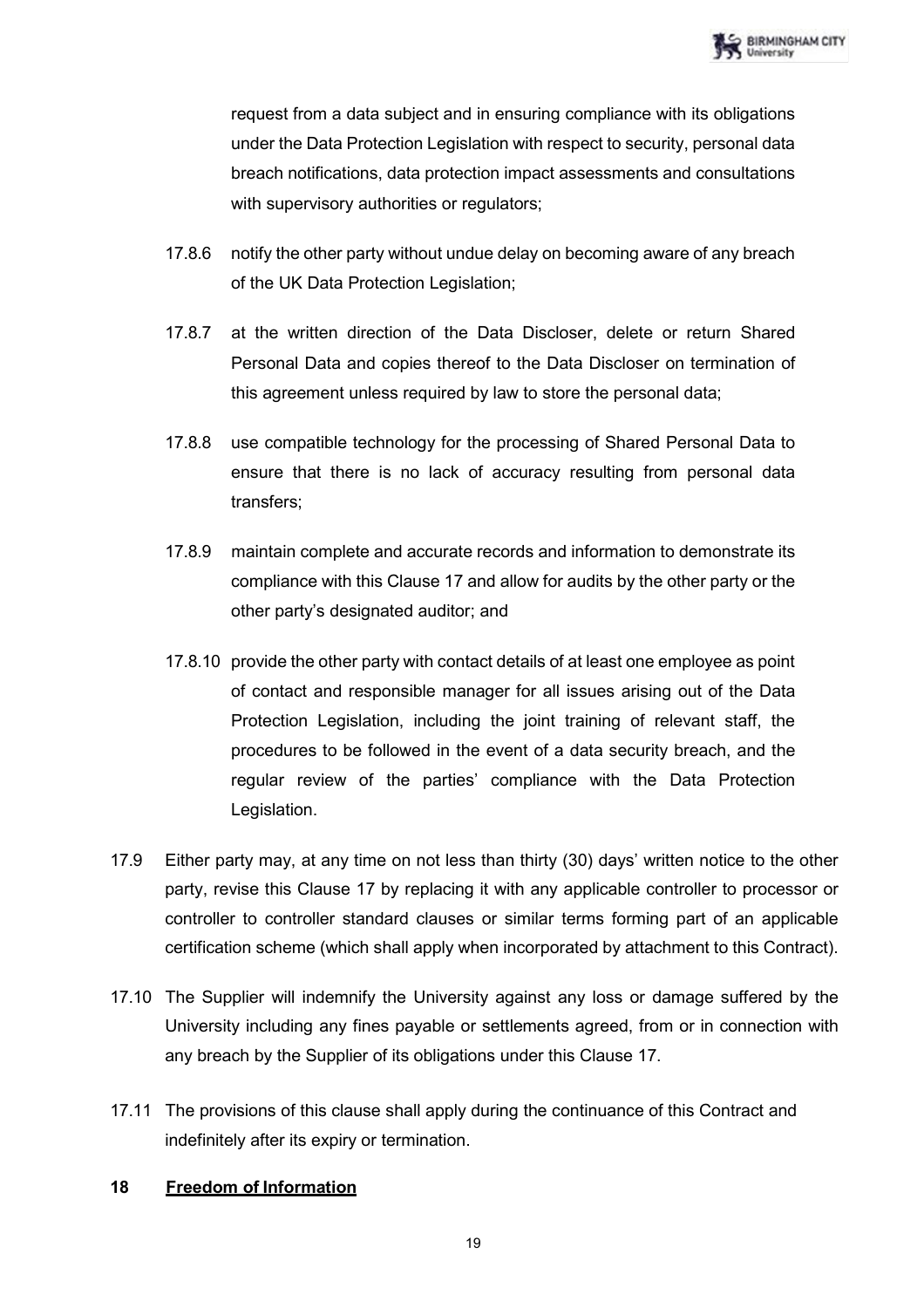- 18.1 The Supplier acknowledges that the University is subject to the requirements of the FOIA and the EIRs. The Supplier shall:
	- 18.1.1 provide all necessary assistance and cooperation as reasonably requested by the University to enable the University to comply with its obligations under the FOIA and EIRs;
	- 18.1.2 transfer to the University all Requests for Information relating to this Contract that it receives as soon as practicable and in any event within two (2) Working Days of receipt;
	- 18.1.3 provide the University with a copy of all Information belonging to the University requested in the Request For Information which is in its possession or control in the form that the University requires within five (5) Working Days (or such other period as the University may reasonably specify) of the University's request for such Information; and
	- 18.1.4 not respond directly to a Request For Information unless authorised in writing to do so by the University.
- 18.2 The Supplier acknowledges that the University may be required under the FOIA and EIRs to disclose Information (including Confidential Information) without consulting or obtaining consent from the Supplier. The University shall take reasonable steps to notify the Supplier of a Request For Information (in accordance with the Secretary of State's section 45 Code of Practice on the Discharge of the Functions of Public Authorities under Part 1 of the FOIA) to the extent that it is permissible and reasonably practical for it to do so but (notwithstanding any other provision in this Contract) the University shall be responsible for determining in its absolute discretion whether any Confidential Information and/or any other information is exempt from disclosure in accordance with the FOIA and/or the EIRs.

## <span id="page-20-0"></span>**19 Publicity and Branding**

- 19.1 Unless otherwise directed by the University, the Supplier shall not make any press announcements or publicise this Contract in any way without the University's prior written consent.
- 19.2 The University shall be entitled to publicise this Contract in accordance with any legal obligation on the University.
- 19.3 The Supplier shall not do anything that may damage the reputation of the Universityor bring the University into disrepute.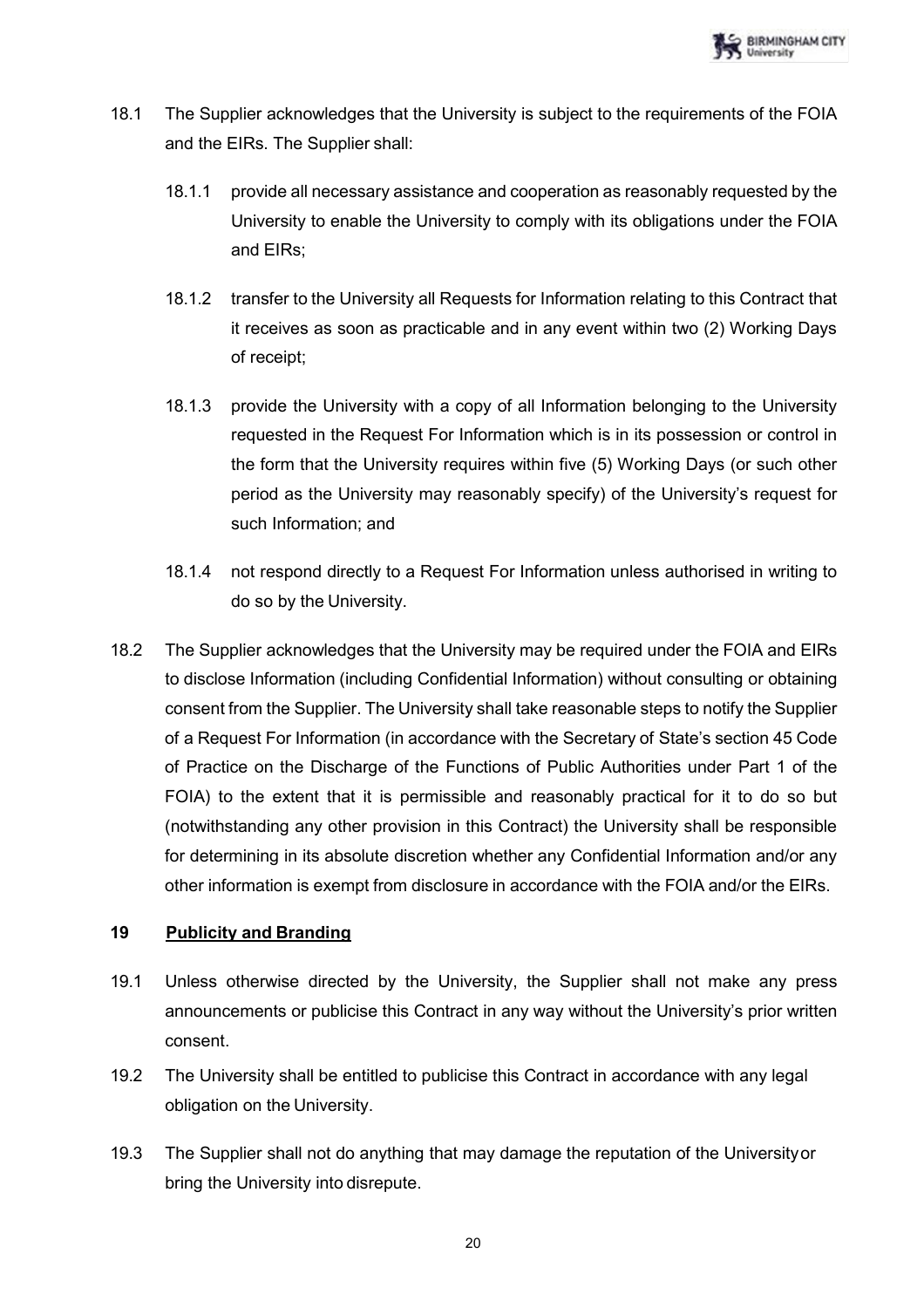## <span id="page-21-0"></span>**20 Intellectual Property**

- 20.1 Save as granted under this Contract, neither Party shall acquire any right, title or interest in or to the Intellectual Property Rights of the other Party.
- 20.2 Where the Supplier acquires, by operation of law, title to Intellectual Property Rights that is inconsistent with Clause 20.4 (Intellectual Property), it shall assign in writing such Intellectual Property Rights as it has acquired to the University on the request of the University (whenever made).
- 20.3 Neither Party shall have any right to use any of the other Party's names, logos or trademarks on any of its products or services without the other Party's prior written consent.

## **Deliverables**

- 20.4 Unless stated otherwise in the Order Form, the Supplier hereby irrevocably, unconditionally and absolutely assigns to the University, with full title guarantee, and without restriction, all right, title and interest in and to all existing and future Intellectual Property Rights (including future copyright and design right) subsisting in or relating to all Deliverables whether created, developed or produced before, on or after the Commencement Date, in all countries and with the right to sue for damages and other relief for past infringement of any of those Intellectual Property Rights. For the avoidance of doubt, the assignment under this Clause 20.4 (Intellectual Property) shall take effect from the date on which the relevant Deliverable was or is created, developed or produced.
- 20.5 To the extent that Clause 20.4 (Intellectual Property) is not effective to assign legal title to the Intellectual Property Rights in or to the Deliverables, then the Supplier shall assign to the University such Intellectual Property Rights as and when requested by the University by executing any assignment documents reasonably requested by the University. Until such time as those Intellectual Property Rights are assigned to the University, the Supplier shall hold all such Intellectual Property Rights on trust for the University and the University shall have an exclusive worldwide, royalty-free licence under those Intellectual Property Rights and to use the Deliverables for anypurpose.
- 20.6 The Supplier warrants that it has obtained or shall obtain from all sub-contractors an unconditional assignment without restriction of the legal and beneficial ownership of all existing and future Intellectual Property Rights subsisting in or relating to any Deliverables created or developed by such sub-contractors, in all countries, and that the assignment under Clause 20.4 (Intellectual Property) includes the assignment of all of those Intellectual Property Rights.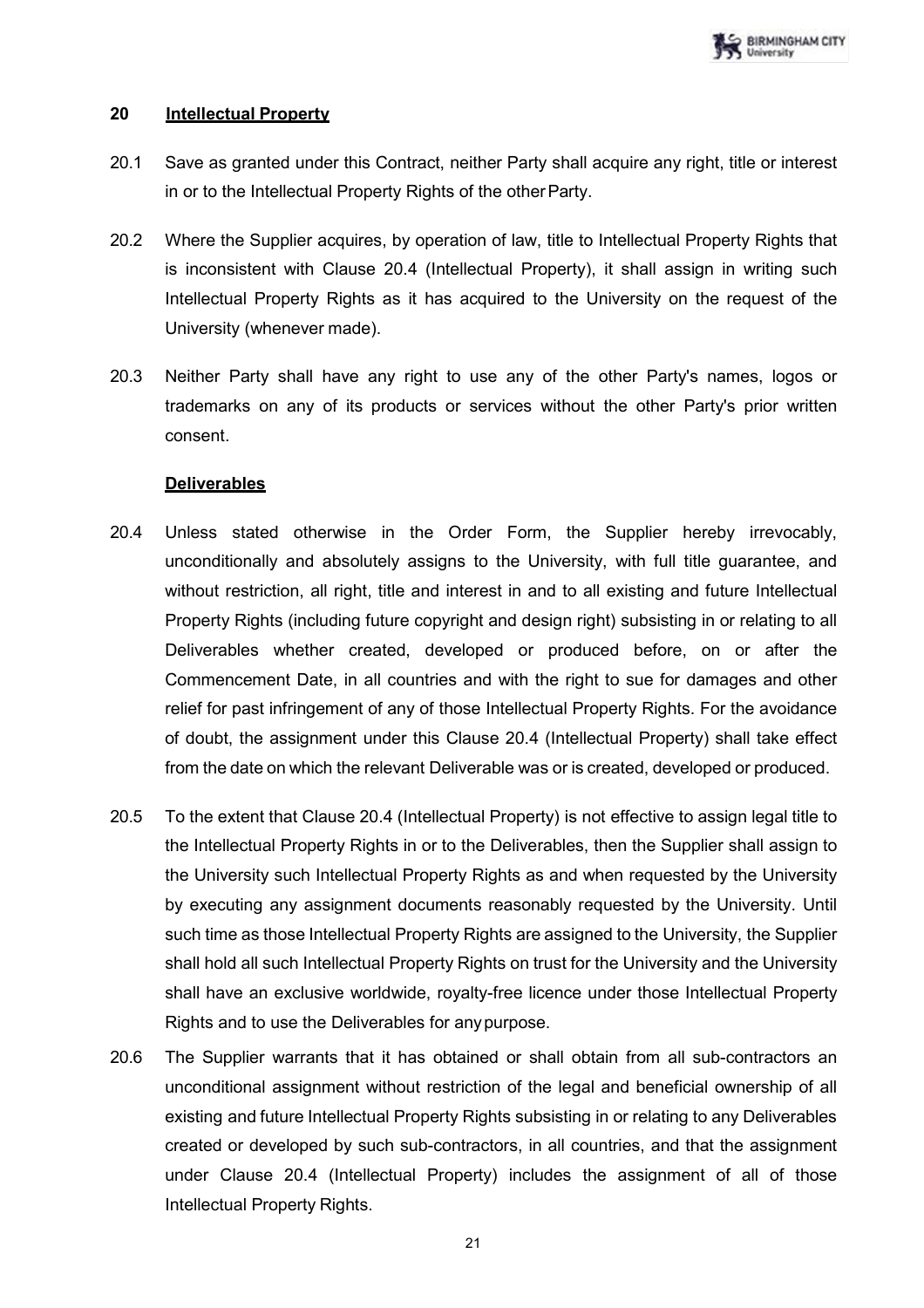

- 20.7 The Supplier shall procure that all Supplier Personnel, sub-contractors and its subcontractors' personnel used by the Supplier in connection with the provision of the Services shall unconditionally and irrevocably waive all of their moral rights described in Chapter 4 of Part 1 of the Copyright Designs and Patents Act 1988 (or any similar or equivalent legislation anywhere in the world) in respect of the Deliverables. Any such waivers shall be made in favour of the Supplier, the University and the University's licensees, sub-licensees, assignees and successors in title to the Deliverables. The Supplier shall promptly provide copies of any waivers to the University, onrequest.
- 20.8 Subject to Clause 20.7 (Intellectual Property) below the University grants the Supplier a non-exclusive, non-transferable, royalty-free licence to use the University's Intellectual Property Rights and the Deliverables solely to the extent necessary to enable the Supplier to provide the Services during the Term.
- 20.9 This Clause 20 (Intellectual Property) shall survive termination or expiry of theContract.

## <span id="page-22-0"></span>**21 IPR Indemnity**

- 21.1 The Supplier shall ensure and procure that the availability, provision and use of the Services and the performance of the Suppliers responsibilities and obligations hereunder shall not infringe any Intellectual Property Rights of any thirdparty.
- 21.2 The Supplier shall during and after the Term, on written demand, indemnify the University against all liabilities, costs, expenses, damages and losses, however arising, (including but not limited to any direct, indirect or consequential losses, loss of profit, loss of reputation and all interest, penalties and legal costs (calculated on a full indemnity basis) and all other reasonable professional costs and expenses) suffered by or incurred by or awarded against, or agreed to be paid by, the University arising out of or in connection with:
	- 21.2.1 any claim brought against the University for actual or alleged infringement of a third party's intellectual property rights arising out of, or in connection with, the receipt, use or supply of the Services (excluding the University Materials); and
	- 21.2.2 any claim made against the University by a third party arising out of, or in connection with, the supply of the Services ("**an IPRClaim**").
- 21.3 If an IPR Claim is made, or the Supplier anticipates that an IPR Claim might be made, the Supplier may, at its own expense and sole option, either:
	- 21.3.1 procure for the University the right to continue using the relevant Service or item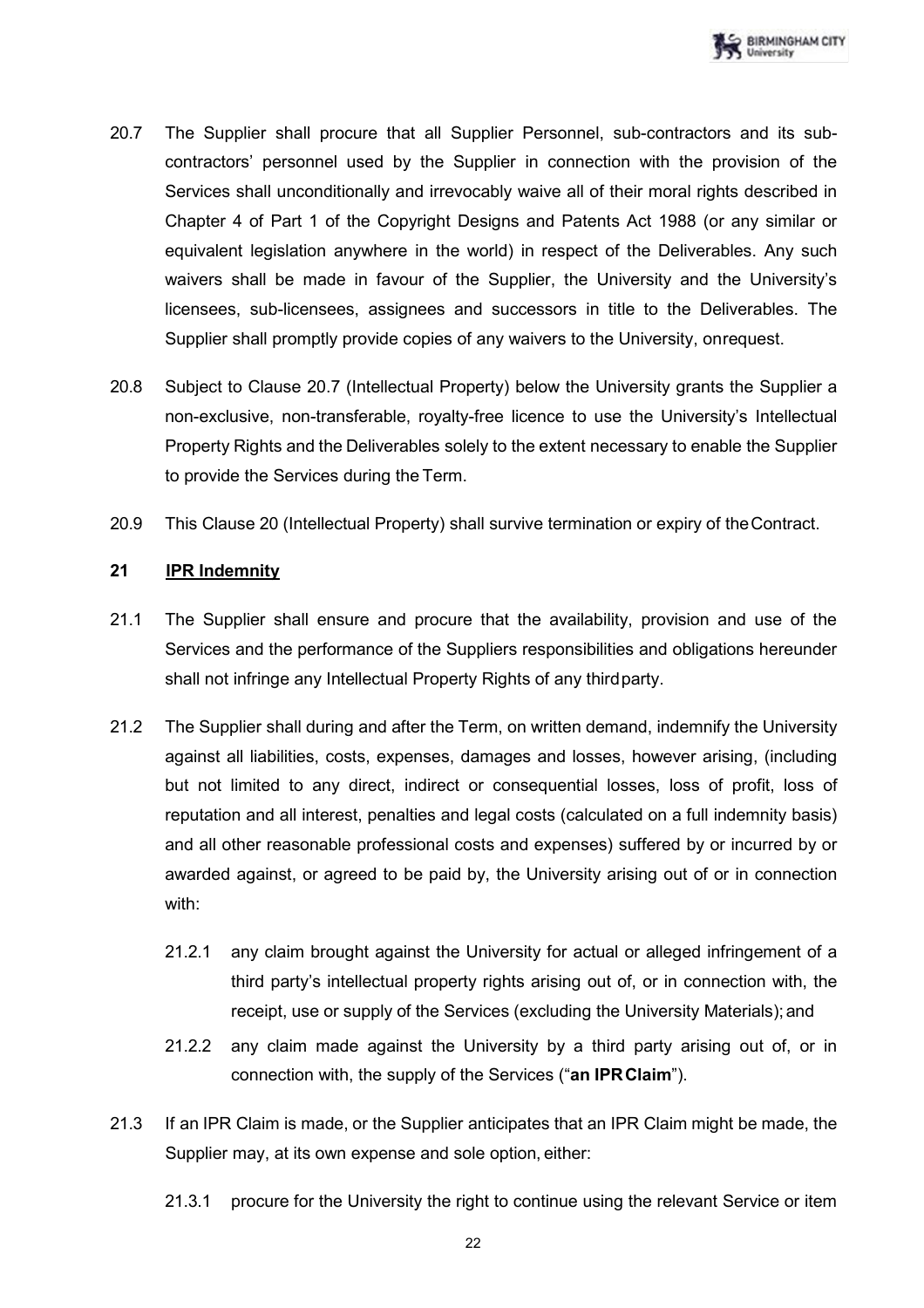

which is subject to the IPR Claim; or

- 21.3.2 replace or modify the relevant Service or item with non-infringing substitutes provided that:
	- (i) the performance and functionality of the replaced or modified Services or item is at least equivalent to the performance and functionality of the original item;
	- (ii) the replaced or modified Services or item does not have an adverse effect on any other Services;
	- (iii) there is no additional cost to the University; and
	- (iv) the terms and conditions of this Contract shall apply to the replaced or modified Services.
- 21.4 If the Supplier elects to procure a licence in accordance with Clause 21.3.1 (IPR Indemnity), or to modify or replace an item pursuant to Clause 21.3.2 (IPR Indemnity), but this has not avoided or resolved the IPR Claim, then:
	- 21.4.1 the University may terminate this Contract by written notice with immediate effect; and
	- 21.4.2 without prejudice to the indemnity set out in Clause 21.3 (IPR Indemnity), the Supplier shall be liable for all reasonable and unavoidable costs of the substitute Services including the additional costs of procuring, implementing and maintaining the substitute Services.
- 21.5 This Clause 21 (IPR Indemnity) shall survive termination or expiry of theContract.

#### **Ownership and Custody**

- 21.6 Any of the University Intellectual Property Rights used in relation to this Contract shall, at all times be and remain, as between the University and the Supplier, the exclusive property of the University.
- 21.7 Title to all physical Deliverables prepared for the University by the Supplier shall pass to the University on creation of the relevant Deliverable. The Supplier warrants that, at the date of the transfer of title, it will have full and unrestricted rights totransfer all such items to the University. Risk in such Deliverables shall pass on their delivery to the University. Any Deliverables owned by the University but in the possession of the Supplier (or its Affiliates) shall be held by the Supplier on trust for the University. The Supplier shall be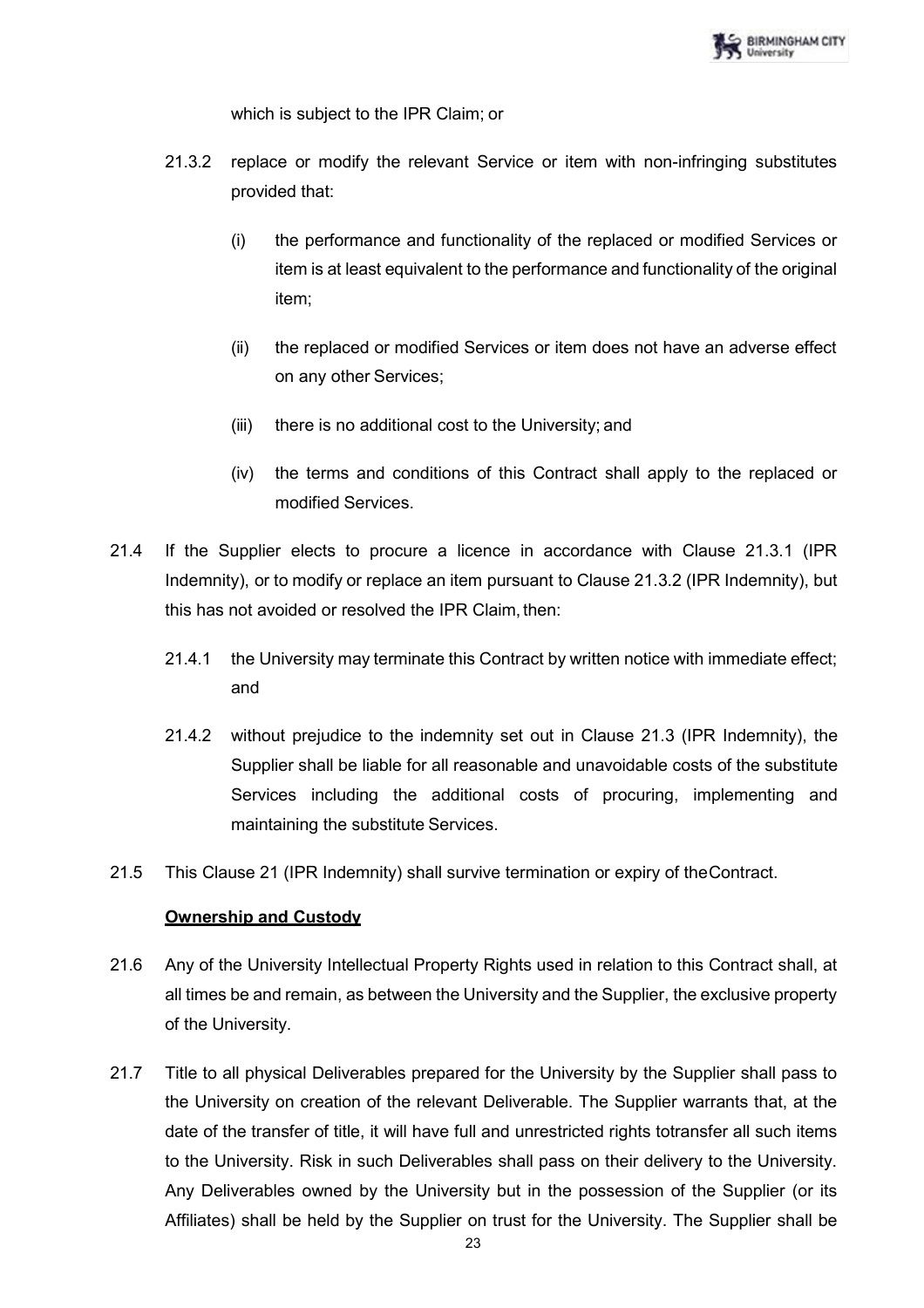

responsible for the safe keeping and maintenance of these Deliverables while in the Supplier's possession, and shall accept liability for all loss or damage tothem.

## <span id="page-24-0"></span>**22 Limitation of Liability**

- 22.1 Nothing in the Contract limits any liability which cannot legally be limited, including but not limited to liability for:
	- 22.1.1 death or personal injury caused by negligence;
	- 22.1.2 fraud or fraudulent misrepresentation; and
	- 22.1.3 breach of the terms implied by the Sale and Supply of Goods and Services Act 1982 (title and quiet possession).
- 22.2 Subject to Clause 22.1 and Clause 22.3:
	- 22.2.1 the Supplier's total liability to the University shall not exceed the amount set out in the Order Form; and
	- 22.2.2 the University's total liability to the Supplier shall not exceed the value of the Charges payable by the University under this Contract in the twelve (12) months preceding the date of the event giving rising to the claim by the Supplier against the University.

Each Party's total liability includes liability in contract, tort (including negligence), breach of statutory duty, or otherwise, arising under or in connection with the Contract.

- 22.3 No amounts awarded or agreed to be paid by the Supplier in respect of the indemnities in Clause 17.6 (Data Protection), 21.2 (IPR Indemnity) and 27.1 (Taxation, National Insurance and Employment Liability) shall count towards the cap on the Supplier's liability under Clause 22.2.
- 22.4 This Clause 22.4 sets out specific heads of excluded loss and exceptions fromthem:
	- 22.4.1 Subject to Clause 22.1 and Clause 22.3, the types of loss listed in Clause22.4.3 are wholly excluded by the Parties, but the types of loss and specific losses listed in Clause 22.4.4(i) are not excluded.
	- 22.4.2 If any loss falls into one or more of the categories in Clause 22.4.3 and also falls into a category, or is specified, in Clause 22.4.4(i) then it is notexcluded.
	- 22.4.3 The following types of loss are wholly excluded: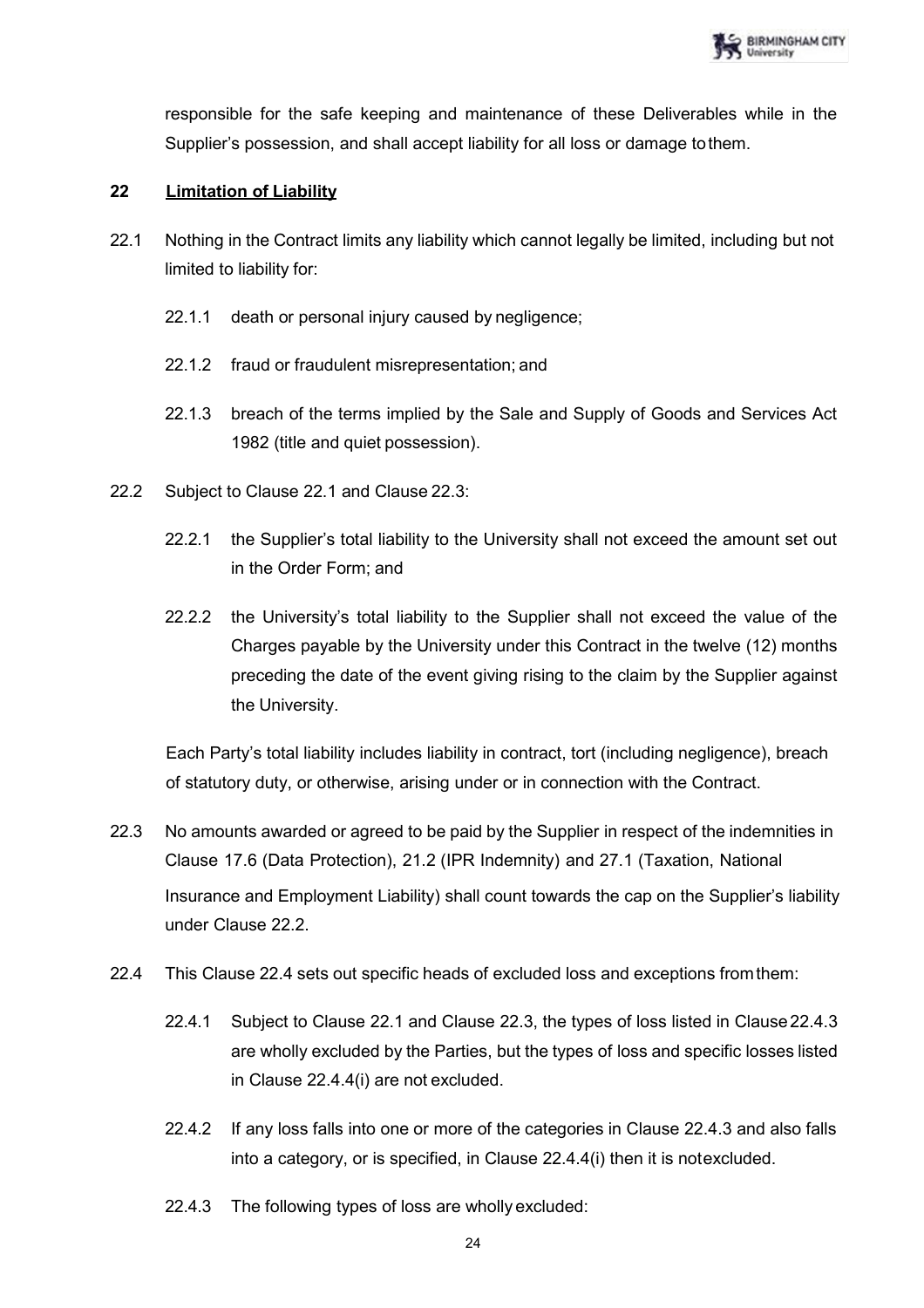

- (i) loss of profits;
- (ii) loss of sales or business;
- (iii) loss of agreements or contracts;
- (iv) loss of use or corruption of software, data or information;
- (v) loss of or damage to goodwill; and
- (vi) indirect or consequential loss.
- 22.4.4 The following types of loss and specific losses are not excluded:
	- (i) sums paid by the University to the Supplier pursuant to the Contract, in respect of Goods not provided in accordance with theContract;
	- (ii) University wasted expenditure;
	- (iii) additional costs incurred by the University in procuring and implementing replacements for, or alternatives to, Goods not provided in accordance with the Contract. These include but are not limited to consultancy costs, additional costs of management time and other personnel costs, and costs of equipment and materials;
	- (iv) losses incurred by the University arising out of or in connection with any third party claim against the University which has been caused by the act or omission of the Supplier. For these purposes, third party claims shall include but not be limited to demands, fines, penalties, actions, investigations or proceedings, including but not limited to those made or commenced by subcontractors, the Supplier's personnel, regulators and customers of the University; and
	- (v) University Anticipated savings.
- 22.5 Neither Party may benefit from the limitations and exclusions set out in this clause in respect of any liability arising from its deliberate default.
- 22.6 The rights of the University under the Contract are in addition to, and not exclusive of, any rights or remedies provided by common law.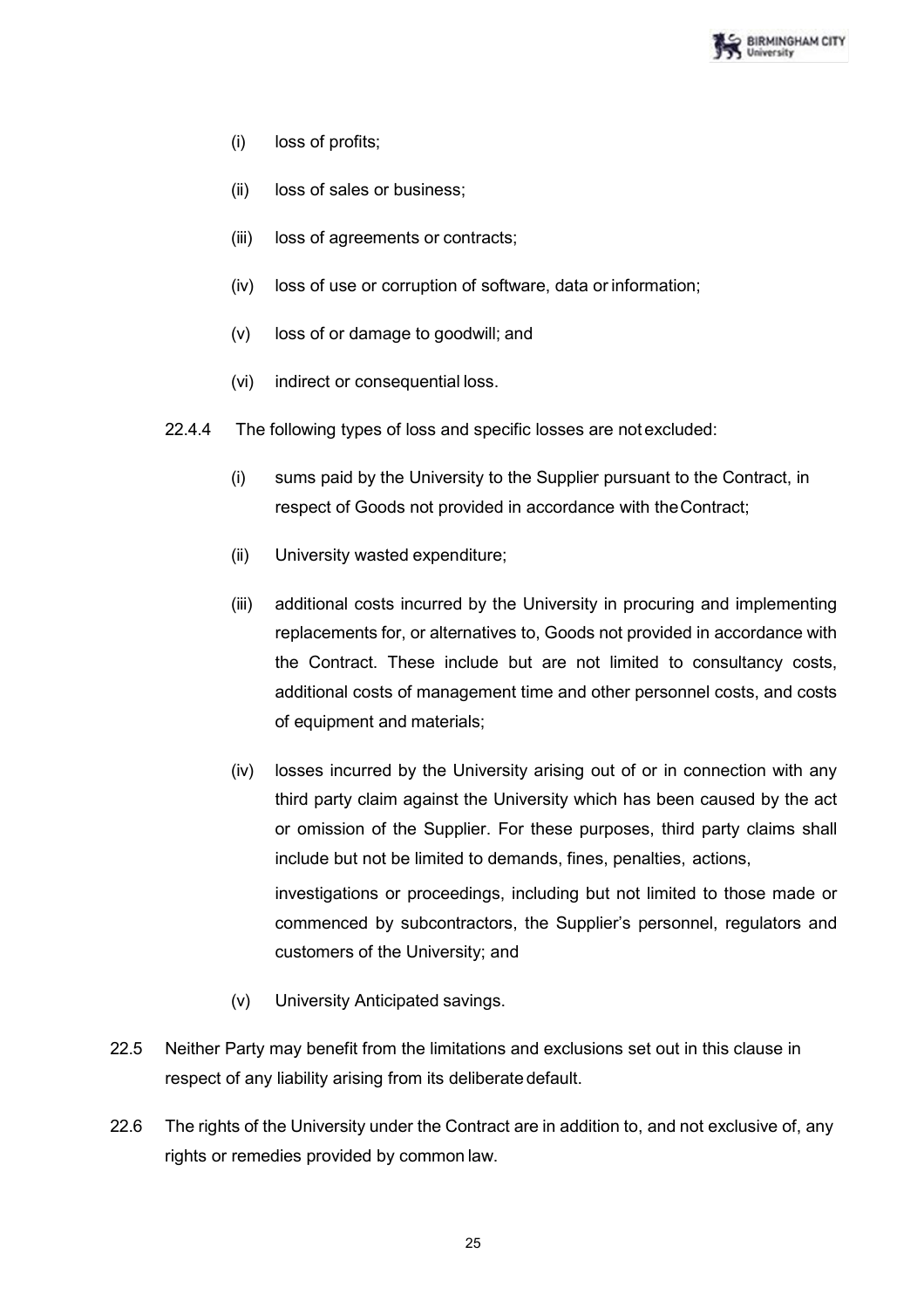## <span id="page-26-0"></span>**23 Confidentiality**

- 23.1 Each party undertakes that it shall not at any time during the Contract, and, subject to anything to the contrary in the Order Form, for a period of six (6) years after termination of the Contract, disclose to any person any confidential information concerning the business, affairs, customers, clients or suppliers of the other party, except as permitted by Clause 23.2.
- 23.2 Each party may disclose the other party's confidential information:
	- 23.2.1 to its employees, officers, representatives, subcontractors or advisers who need to know such information for the purposes of carrying out the party's obligations under the Contract. Each party shall ensure that its employees, officers, representatives, subcontractors or advisers to whom it discloses the other party's confidential information must comply with this Clause 23.2; and
	- 23.2.2 as may be required by law, a court of competent jurisdiction or any governmental or regulatory authority.
- 23.3 Neither party shall use the other party's confidential information for any purpose other than to perform its obligations under the Contract.

## <span id="page-26-1"></span>**24 Termination**

- 24.1 Without affecting any other right or remedy available to it, the University may terminate the Contract:
	- 24.1.1 with immediate effect by giving written notice to the Supplierif:
		- (i) there is a Change of Control of the Supplier; or
		- (ii) the Supplier's financial position deteriorates to such an extent that in the University's opinion the Supplier's capability to adequately fulfil its obligations under the Contract has been placed in jeopardy; or
		- (iii) the Supplier commits a breach of Clause 4.3.8,
	- 24.1.2 for convenience by giving the Supplier three (3) months' writtennotice.
- 24.2 Without affecting any other right or remedy available to it, either party may terminate the Contract with immediate effect by giving written notice to the other partyif: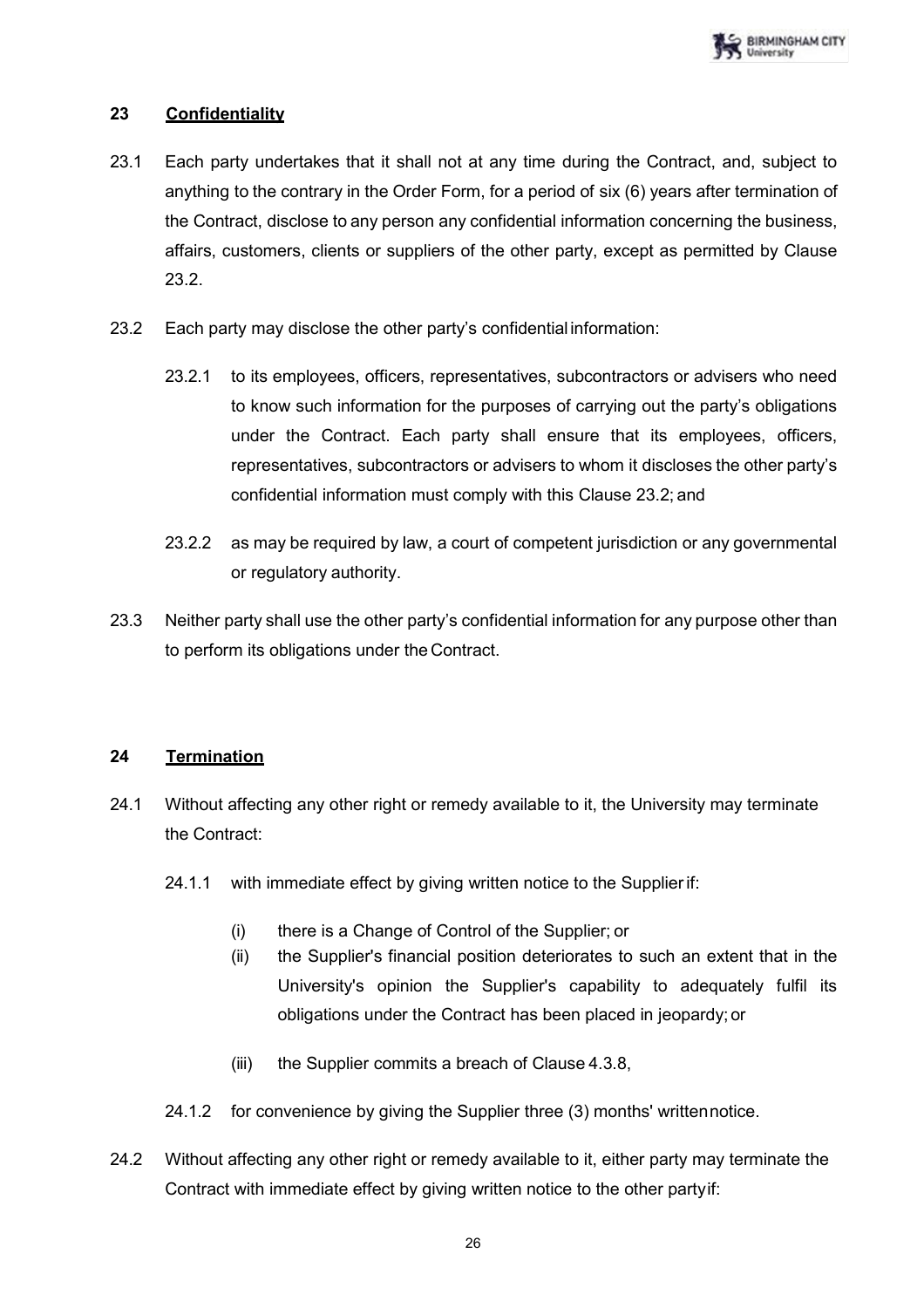- 24.2.1 the other party commits a material breach of any term of the Contract which breach is irremediable or (if such breach is remediable) fails to remedy that breach within a period of ten (10) Working Days after being notified to doso;
- 24.2.2 if the other party has been in persistent breach of its obligations under this Contract and has failed to rectify such breaches within ten (10) Working Days after being notified to do so. Persistent breach means a breach of this Contract which has continued for more than fourteen (14) days or has recurred in three (3) or more months within the previous six (6) month period after the date on which it was notified about the breach;
- 24.2.3 the other party takes any step or action in connection with its entering administration, provisional liquidation or any composition or arrangement with its creditors (other than in relation to a solvent restructuring), being wound up (whether voluntarily or by order of the court, unless for the purpose of a solvent restructuring), having a receiver appointed to any of its assets or ceasing to carry on business or, if the step or action is taken in another jurisdiction, in connection with any analogous procedure in the relevant jurisdiction; or
- 24.2.4 the other party suspends, or threatens to suspend, or ceases or threatens to cease to carry on all or a substantial part of its business.

# <span id="page-27-0"></span>**25 Consequences of Termination**

- 25.1 On termination of the Contract for any reason, or upon expiry, the Supplier shall immediately deliver to the University all Deliverables whether or not then complete, and return all University Materials. If the Supplier fails to do so, then the University may enter the Supplier's premises and take possession of them. Until they have been returned or delivered, the Supplier shall be solely responsible for their safe keeping and will not use them for any purpose not connected with the Contract.
- 25.2 Termination or expiry of the Contract shall not affect the rights, remedies, obligations or liabilities of the Parties that have accrued up to the date of termination or expiry, including the right to claim damages in respect of any breach of the Contract which existed at or before the date of termination or expiry.
- 25.3 The Supplier shall, if so requested by the University, provide all assistance reasonably required by the University to facilitate the smooth transition of the Services under this Contract to the University or any replacement supplier appointed by it including the assistance set out in theSpecification.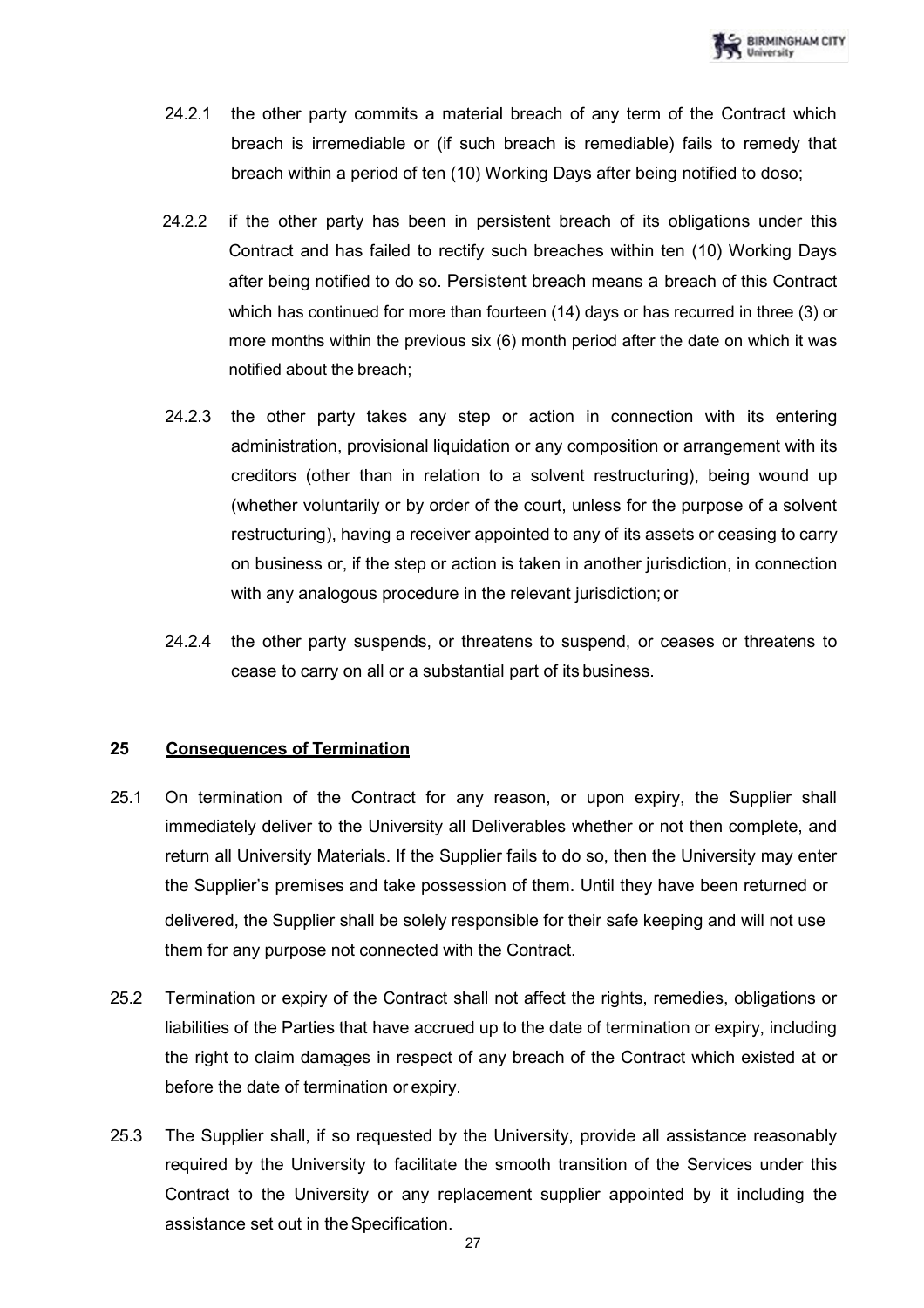

25.4 Any provision of the Contract that expressly or by implication is intended to come into or continue in force on or after termination or expiry of the Contract shall remain in full force and effect.

### <span id="page-28-0"></span>**26 Force Majeure**

- **26.1** Provided it has complied with Clause 26.3, if a party is prevented, hindered or delayed in or from performing any of its obligations under this agreement by a Force Majeure event (**Affected Party**), the Affected Party shall not be in breach of this Contract or otherwise liable for any such failure or delay in the performance of such obligations. The time for performance of such obligations shall be extended accordingly.
- **26.2** The corresponding obligations of the other party will be suspended, and its time for performance of such obligations extended, to the same extent as those of the Affected Party.
- **26.3** The Affected Party shall:
- 26.3.1 as soon as reasonably practicable after the start of the Force Majeure event, notify the other party of the Force Majeure event, the date on which it started, its likely or potential duration, and the effect of the Force Majeure event on its ability to perform any of its obligations under the agreement; and
- 26.3.2 use all reasonable endeavours to mitigate the effect of the Force Majeure event on the performance of its obligations.
- **26.4** If the Force Majeure event prevents, hinders or delays the Affected Party's performance of its obligations for a continuous period of more than 30 days, the party not affected by the Force Majeure event may terminate this Contract by giving 30 days' written notice to the Affected Party.

#### **26.5**

In cases where the Affected Party is the Supplier, the Supplier agrees to immediately refund to the University any payments it has made for Services not delivered.

## <span id="page-28-1"></span>**27 BREXIT**

- **27.1** If a Brexit Trigger Event occurs, the University may, within its discretion:
	- (a) require the Supplier to negotiate an amendment to this agreement to alleviate the Brexit Trigger Event by giving the Supplier written notice of the same.; and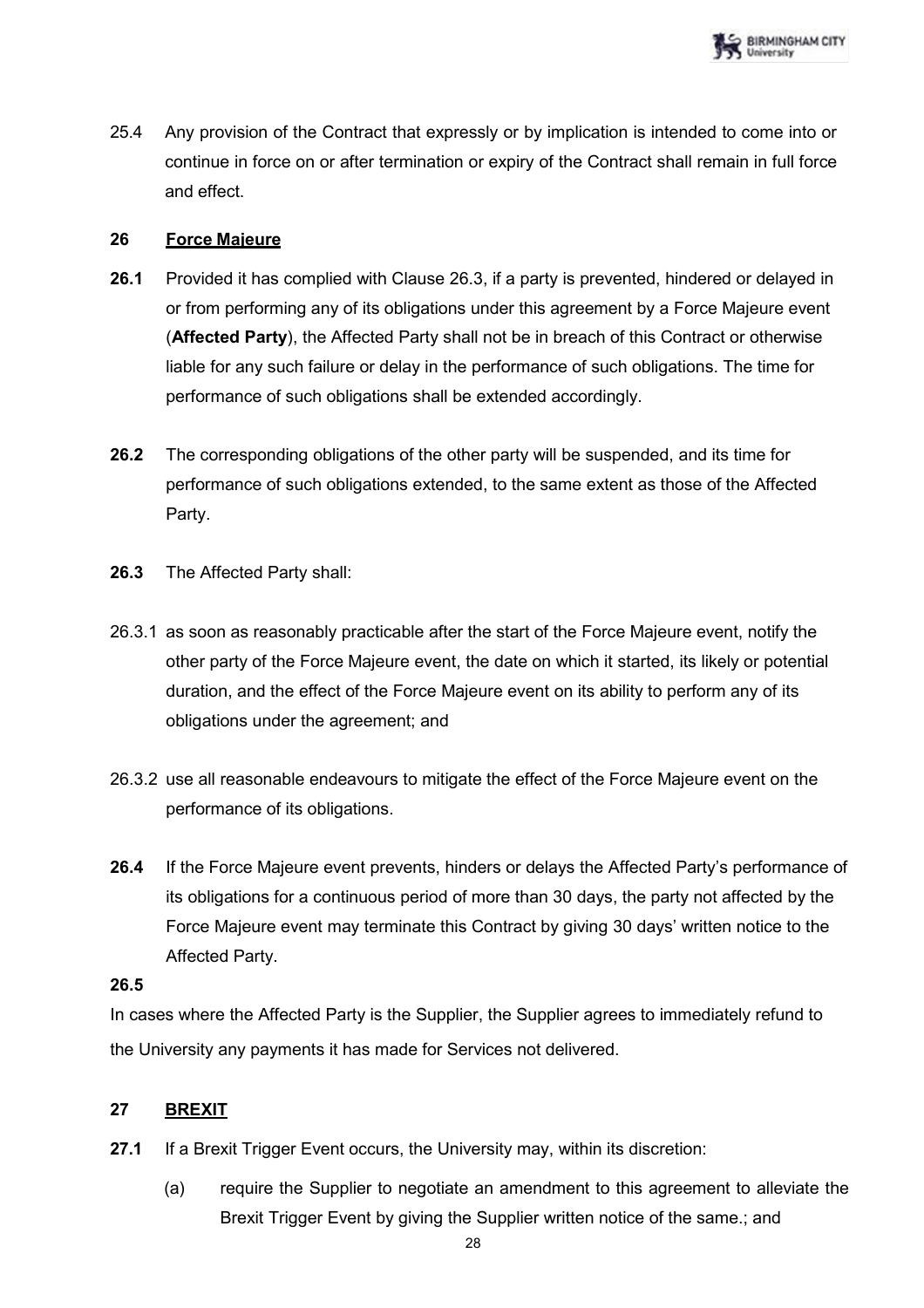

- (b) Within fourteen (14) days of the Supplier receiving such notice, the parties shall discuss in good faith whether any amendments to the agreement can be made as a result of the Brexit Trigger Event. Where the parties are unable to reach an agreement on any required amendments within 30 days, The University shall terminate this agreement by giving the Supplier one month's notice. On termination under this clause, clause 25 (Consequences of termination) shall apply.
- **27.2** Brexit Trigger Event under this Clause means any of the following events occurring at any time after the UK ceases to be subject to the transition or implementation arrangements provided for by Part 4 of the Withdrawal Agreement between the UK and the European Union negotiated under Article 50(2) of the Treaty of the European Union which sets out the arrangements for the UK's withdrawal from the European Union (as such arrangements are extended from time to time):
	- (a) an adverse impact on a party's ability to perform the Contract in accordance with its terms and the law;
	- (b) an increase in the costs incurred by a party in performing this Contract;
- **27.3** Overlap with other rights and obligations. Save as expressly provided in this clause 27, a Brexit Trigger Event shall not terminate or alter (or give any party a right to terminate or alter) this Contract, or invalidate any of its terms or discharge or excuse performance under it. If there is an inconsistency between the provisions of this clause and any other provision of this Contract, the provisions of this clause shall prevail.

## **28 Taxation, National Insurance and Employment Liability**

28.1 The Parties acknowledge and agree that this Contract constitutes a contract for the provision of Services and not a contract of employment. The Supplier shall at all times indemnify the University and keep the University indemnified in full from and against all claims, proceedings, actions, damages, costs, expenses, liabilities and demands whatsoever and howsoever arising by reason of any circumstances whereby the University is alleged or determined to have been assumed or imposed with the liability or responsibility for the Supplier Personnel (or any of them) as an employer of the Supplier Personnel and/or any liability or responsibility to HM Revenue or Customs as an employer of the Supplier Personnel whether during the Term or arising from termination or expiry of this Contract.

### **29 Licence to Occupy University Property**

29.1 Any land or University Property made available from time to time to the Supplier by the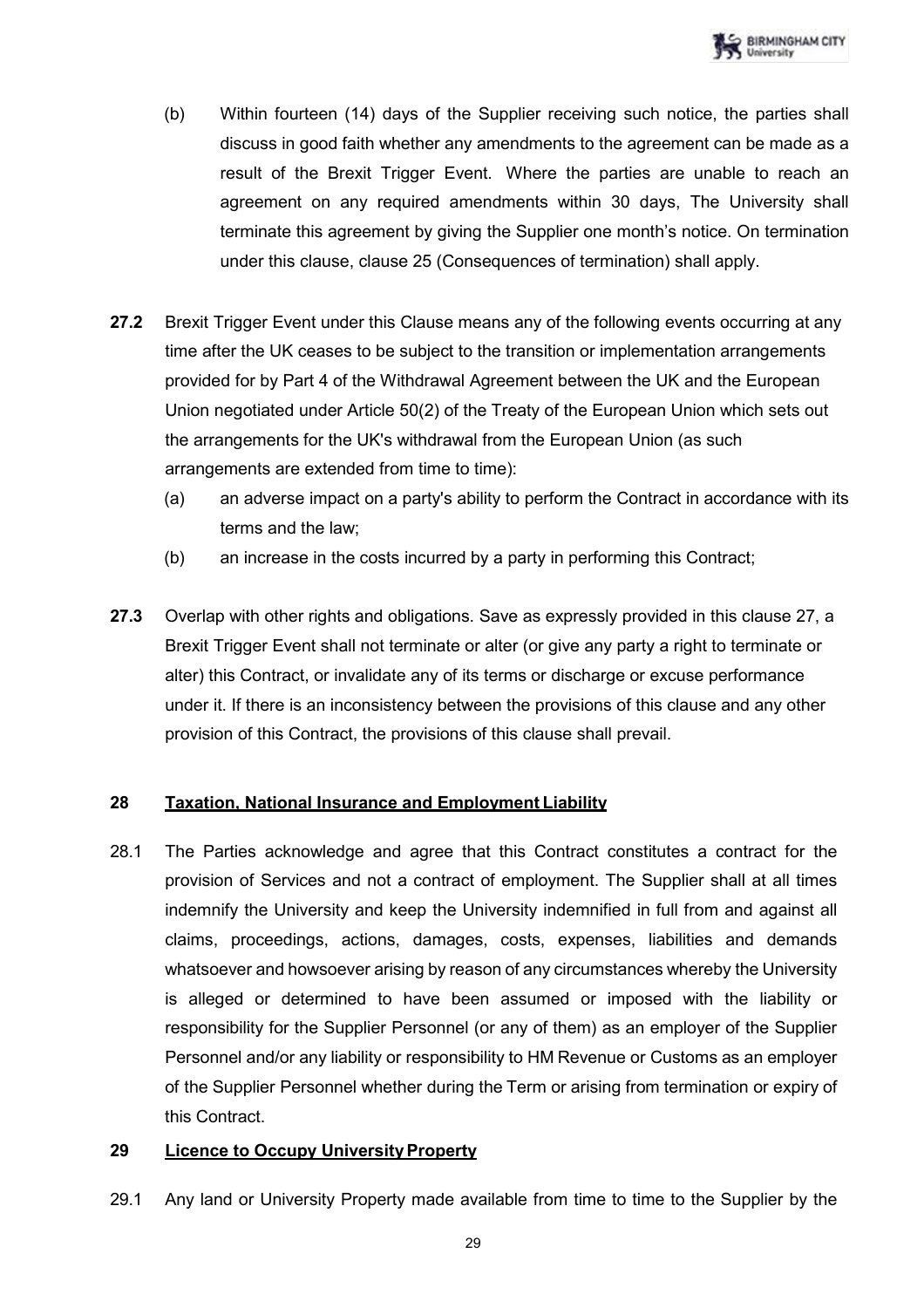

University in connection with this Contract shall be made available to the Supplier on a non-exclusive licence basis free of charge and shall be used by the Supplier solely for the purpose of performing its obligations under this Contract. The Supplier shall have the use of such University Property as licensee and shall vacate the same on completion, termination or abandonment of this Contract or if requested to do so by theUniversity.

- 29.2 The Supplier shall limit access to the University Property to such Supplier Personnel as is necessary to enable it to perform its obligations under this Contract and the Supplier shall co-operate (and ensure that its Supplier Personnel co-operate) with such other persons working concurrently on University Property as the University may reasonablyrequest.
- 29.3 Should the Supplier require modifications to the University Property, such modifications shall be subject to prior written approval of the University and shall be carried out by the University at the Supplier's expense. Ownership of such modifications shall rest with the University. Before the end of the Term, the Supplier shall, at the request of the University remove any modifications made to the University Property and reinstate or rebuild the University Property in a manner equivalent in size, quality, layout and facilities to the University Property prior to the modifications.
- 29.4 Without prejudice to Clause 11 (Supplier's Personnel), the Supplier shall (and shall ensure that its Supplier Personnel shall) observe and comply with such rules and regulations as may be in force at any time for the use of the University Property notified to it by the University, and the Supplier shall pay for the cost of making good any damage caused by the Supplier or its Supplier Personnel other than fair wear and tear. For the avoidance of doubt, damage includes damage to the fabric of the buildings, plant, fixed equipment or fittings therein.
- 29.5 The Parties agree that there is no intention on the part of the University to create a tenancy of any nature whatsoever in favour of the Supplier or its Supplier Personnel and that no such tenancy has or shall come into being and, notwithstanding any rights granted under this Contract, the University retains the right at any time to use any premises owned or occupied by it in any manner it sees fit.

#### **30 Property**

30.1 Where the University issues property to the Supplier, such property shall be and remain the property of the University and the Supplier irrevocably licences the University and its agents to enter upon any premises of the Supplier during normal business hours on reasonable notice to recover any such property. The Supplier shall not in any circumstances have a lien or any other interest on the property and at all times the Supplier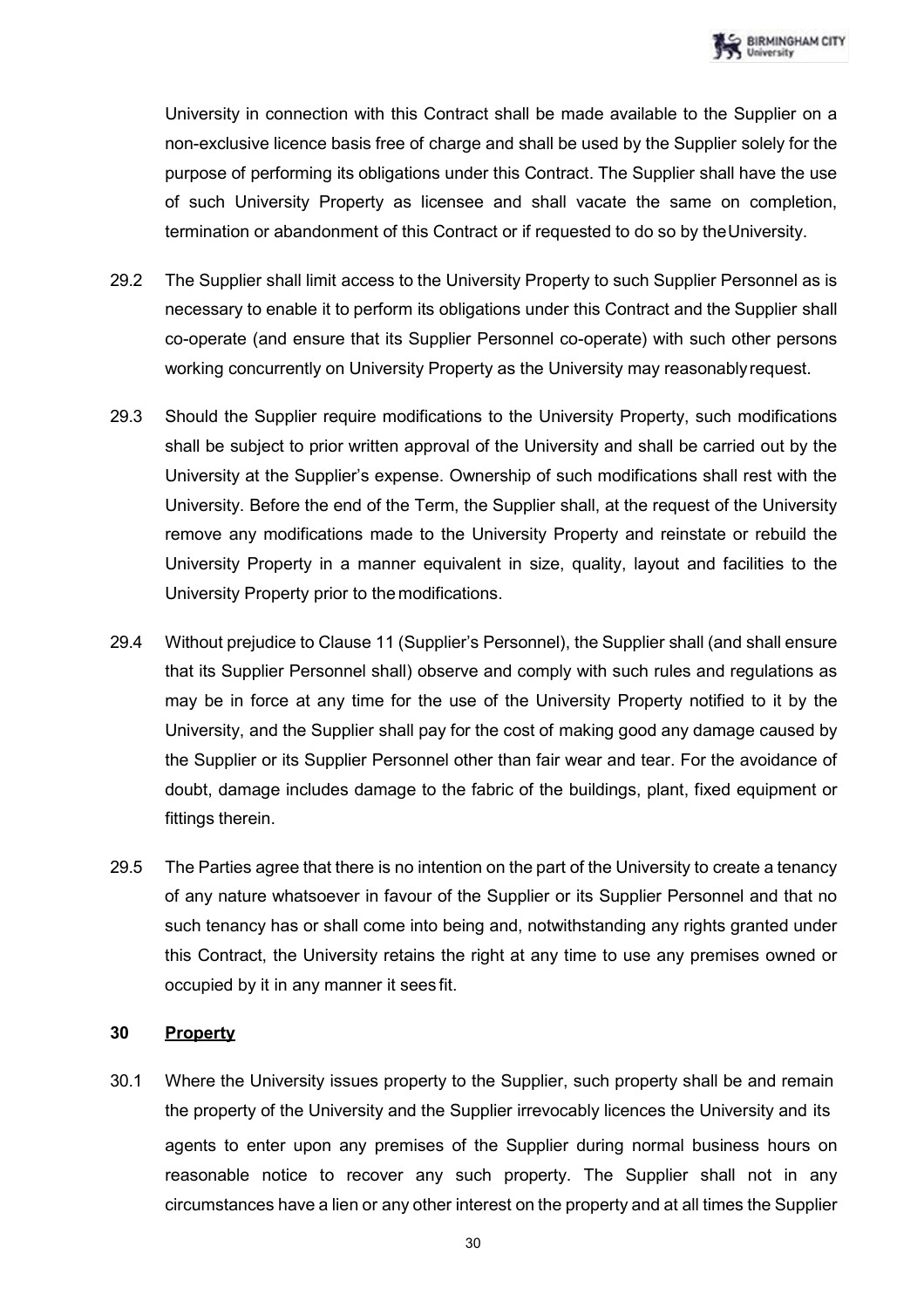shall possess the property as fiduciary agent and bailee of the University. The Supplier shall take all reasonable steps to ensure that the title of the University to the property and the exclusion of any such lien or other interest are brought to the notice of all subcontractors and other appropriate persons and shall, at the University's request, store the property separately and ensure that it is clearly identifiable as belonging to the University.

- 30.2 The property shall be deemed to be in good condition when received by or on behalf of the Supplier unless the Supplier notifies the University otherwise within five (5) Working Days of receipt.
- 30.3 The Supplier shall maintain the property in good order and condition (excluding fair wear and tear), and shall use the property solely in connection with this Contract and for no other purpose without prior approval of the University.
- 30.4 The Supplier shall ensure the security of all the property while in its possession, either on its premises or elsewhere during the supply of the Services, in accordance with the University's reasonable security requirements as required from time totime.
- 30.5 The Supplier shall be liable for all loss of, or damage to, the property (excluding fair wear and tear), unless such loss or damage was caused by the University acts or omissions. The Supplier shall inform the University within two (2) Working Days of becoming aware of any defects appearing in, or losses or damage occurring to, theproperty.

## **31 Environmental Requirements**

31.1 The Supplier shall, when working on any University Property, perform its obligations under this Contract in accordance with the University's environmental policy, which is available on the University website.

## **32 Health and Safety**

- 32.1 The Supplier shall promptly notify the University of any health and safety hazards which may arise in connection with the performance of its obligations under thisContract.
- 32.2 While on any University Property, the Supplier shall comply with any health and safety measures applicable to such University Property in respect of Supplier Personnel and other persons working there.
- 32.3 The Supplier shall notify the University immediately in the event of any incident occurring in the performance of its obligations under this Contract where that incident causes any personal injury or damage to property which could give rise to personalinjury.
- 32.4 The Supplier shall comply with the requirements of the Health and Safety at Work Act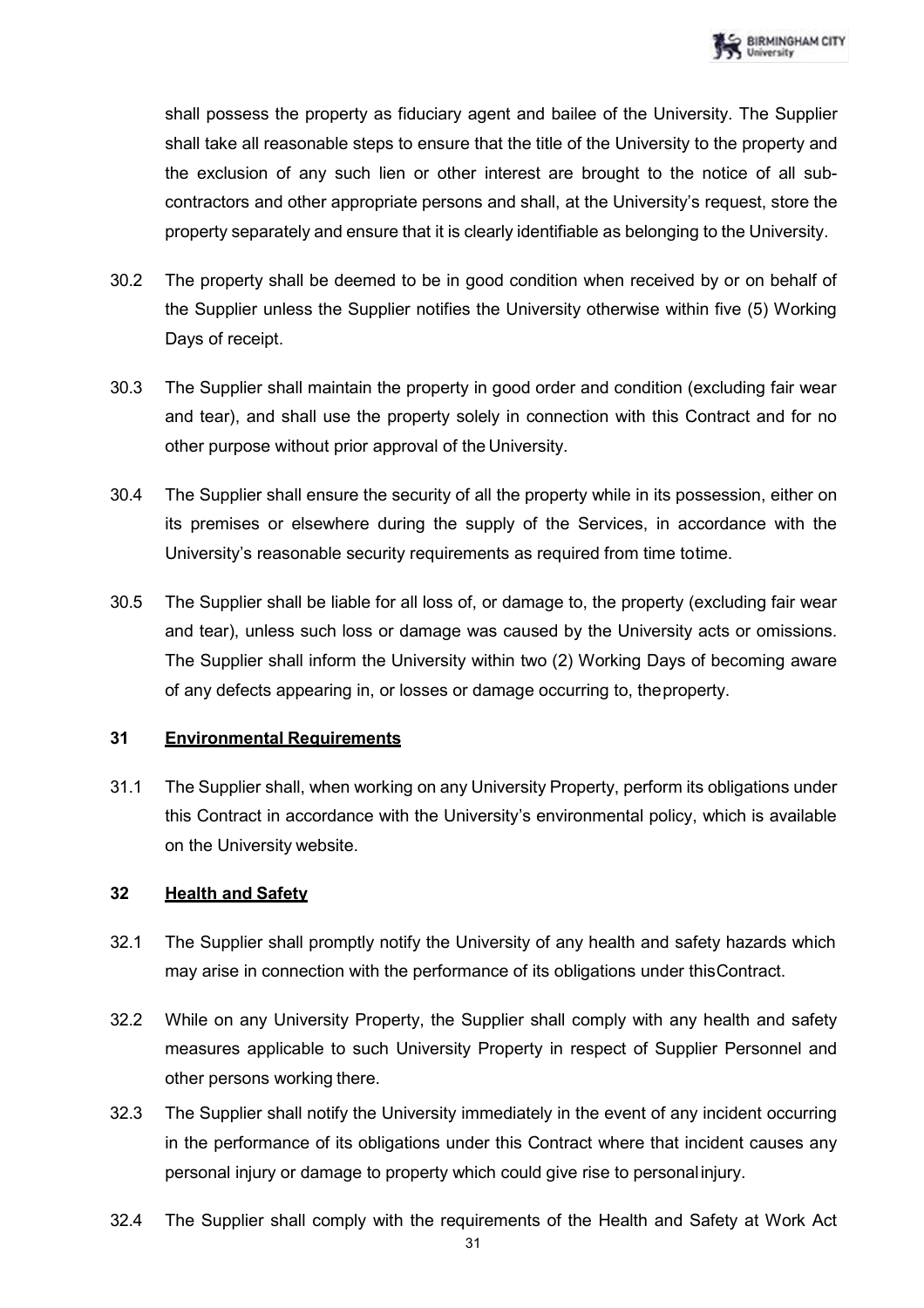1974 and any other acts, orders, regulations and codes of practice relating to health and safety, which may apply to Supplier Personnel and other persons working in relation to this Contract.

32.5 The Supplier shall ensure that its health and safety policy statement (as required by the Health and Safety at Work Act 1974) is made available to the University on request.

# **33 Modern Slavery Act 2015**

- 33.1 The Supplier undertakes, warrants and represents that it shall comply with the Modern Slavery Act 2015 and that neither the Supplier nor any of its officers, employees, agents or sub-contractors has:
	- 33.1.1 committed an offence under the Modern Slavery Act 2015 (a "**MSA Offence**"); or
	- 33.1.2 been notified that it is subject to an investigation relating to an alleged MSA Offence or prosecution under the Modern Slavery Act 2015; or
	- 33.1.3 is aware if any circumstances within its supply chain that could give rise to an investigation relating to an alleged MSA Offence or prosecution under the Modern Slavery Act 2015.
- 33.2 The Supplier shall notify the University immediately in writing if the Supplier become aware or have reason to believe that its, or any of its officers, employees, agents or subcontractors have breached or potentially breached any of its obligations under Clause 32.1 (Modern Slavery Act 2015). Such notice to set out full details of the circumstances concerning the breach or potential breach of its obligations.
- 33.3 Any breach of Clause 32.1 or 32.2 (Modern Slavery Act 2015) by the Supplier shall be deemed a material breach of this Contract and shall entitle the University to terminate this Contract.
- 33.4 Where the Supplier delegates or sub-contracts any of its duties or obligations under this Contract it shall at all times remain liable to the University for the performance of all of its duties and obligations under this Contract. The contract that the Supplier has with a subcontractor must contain substantially the same provisions as those provisions in this Contract, including an obligation to comply with the Modern Slavery Act 2015; and prohibit the sub-contractor from sub-contracting the services it has agreed with the Supplier to provide.
- 33.5 The Supplier shall during the term of this Contract and for the period of six (6) years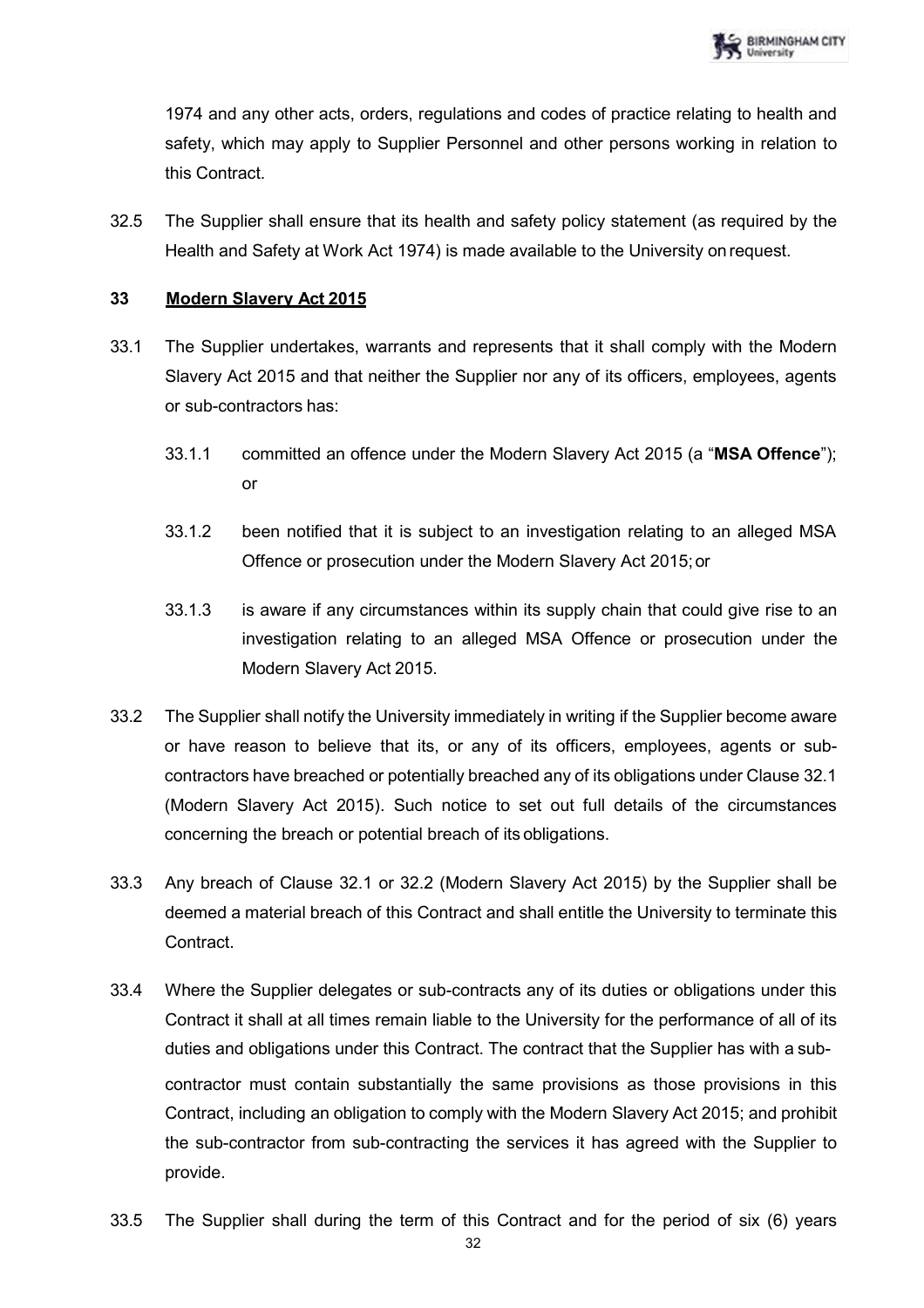thereafter maintain such records relating to the Services provided under this Contract as may be necessary to enable the University to determine the Supplier's compliance with the Modern Slavery Act 2015.

33.6 The Supplier shall prepare and deliver to the University no later than 1st August each year, an annual slavery and human trafficking report setting out the steps the Supplier has taken to ensure slavery and human trafficking is not taking place in any of its supply chains or in any part of its business.

# **34 Diversity and Ethical Trading**

- 34.1 Subject to Clause 33.3 (Diversity and Ethical Trading), the Supplier shall, and shall procure that the Supplier Personnel, comply with any and all applicable anti-discrimination legislation, including:
	- 34.1.1 the Equality Act 2010;
	- 34.1.2 the University's Policy Statement on Equality and Diversity as may be amended from time to time (the current version can be found on the University's website);
	- 34.1.3 all other applicable equality and diversity policies of the University as may be amended from time to time, copies of which will be provided by the University to the Supplier; and
	- 34.1.4 take all necessary steps, and inform the University of the steps taken, to prevent unlawful discrimination designated as such by any court or tribunal, or the Equality and Human Rights Commission or (any successororganisation).
- 34.2 Subject to Clause 33.3 (Diversity and Ethical Trading),the Supplier will provide evidence to the University, on written request, of the Supplier's and the Supplier's Personnel's compliance with any and all applicable anti-discrimination legislation in provision of the Services (including in the Supplier's employment practices), in order to satisfy the University that the Supplier takes all reasonable steps to promote equality and diversity in provision of the Services to the University and in the Supplier's work environment.
- 34.3 For clarity, this Clause 33 (Diversity and Ethical Trading) only applies if and to the extent the Supplier employs (either directly or via a sub-contractor) individuals residing and working in the United Kingdom and then only with respect to such individuals and no others.
- 34.4 The Supplier shall monitor its, and its supply chain's compliance with such legislation and policies and if the Supplier becomes aware of any breach in its own operations or those of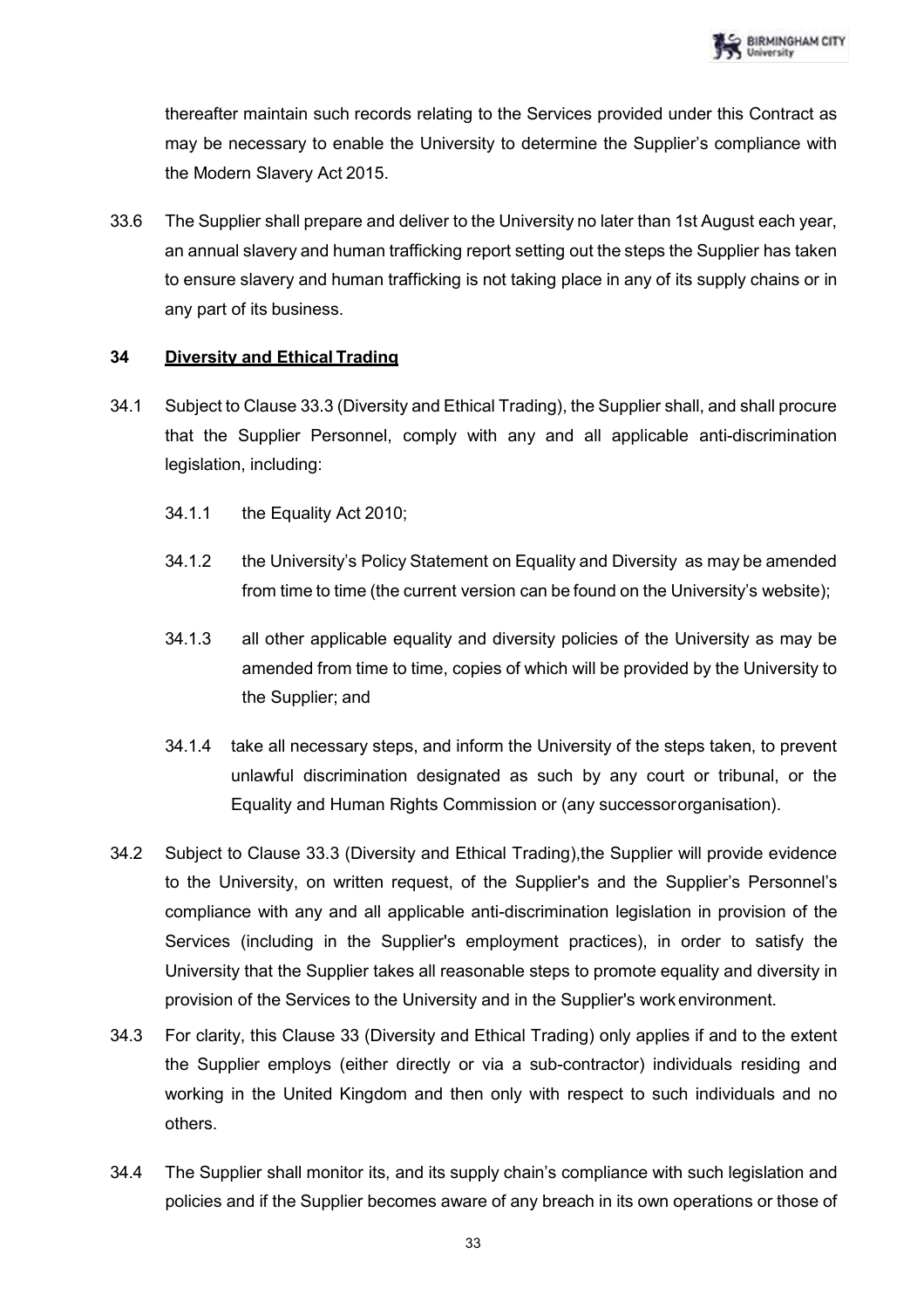

its suppliers, it shall:

- 34.4.1 immediately notify the University in writing with reasonable details,and
- 34.4.2 immediately identify and take such steps to rectify thebreach.

#### **35 Costs and Expenses**

35.1 Each Party shall bear its own costs and expenses (including legal fees) in relation to the preparation and execution of this Contract.

#### **36 Insurance**

- 36.1 The Supplier shall at its own cost effect and maintain with a reputable insurance company a policy or policies of insurance providing the Required Insurances as specified in the Order Form (or if not specified in the Order Form, an adequate level of cover). The cover shall be in respect of all risks which may be incurred by the Supplier, arising out of the Supplier's performance of this Contract, including death or personal injury, loss of or damage to property or any other loss. Such policies shall include cover in respect of any financial loss arising from any advice given or omitted to be given by theSupplier.
- 36.2 The Supplier shall give the University, on request, a broker's verification of insurance to demonstrate that the Required Insurances are inplace.
- 36.3 If, for whatever reason, the Supplier fails to give effect to and maintain the Required Insurances, the University may make alternative arrangements to protect its interests and may recover the costs of such arrangements from theSupplier.
- 36.4 The terms of any insurance or the amount of cover shall not relieve the Supplier of any liabilities under this Contract.
- 36.5 The Supplier shall hold and maintain the Required Insurances for a minimum of seven (7) years following the expiry or earlier termination of thisContract.

## **37 Waiver and Cumulative Remedies**

- 37.1 The rights and remedies under this Contract may be waived only by notice in accordance with Clause 42.2 (Notices) and in a manner that expressly states that a waiver is intended. A failure or delay by a Party in ascertaining or exercising a right or remedy provided under this Contract or by law shall not constitute a waiver of that right or remedy, nor shall it prevent or restrict the further exercise thereof.
- 37.2 Unless otherwise provided in this Contract, rights and remedies under this Contract are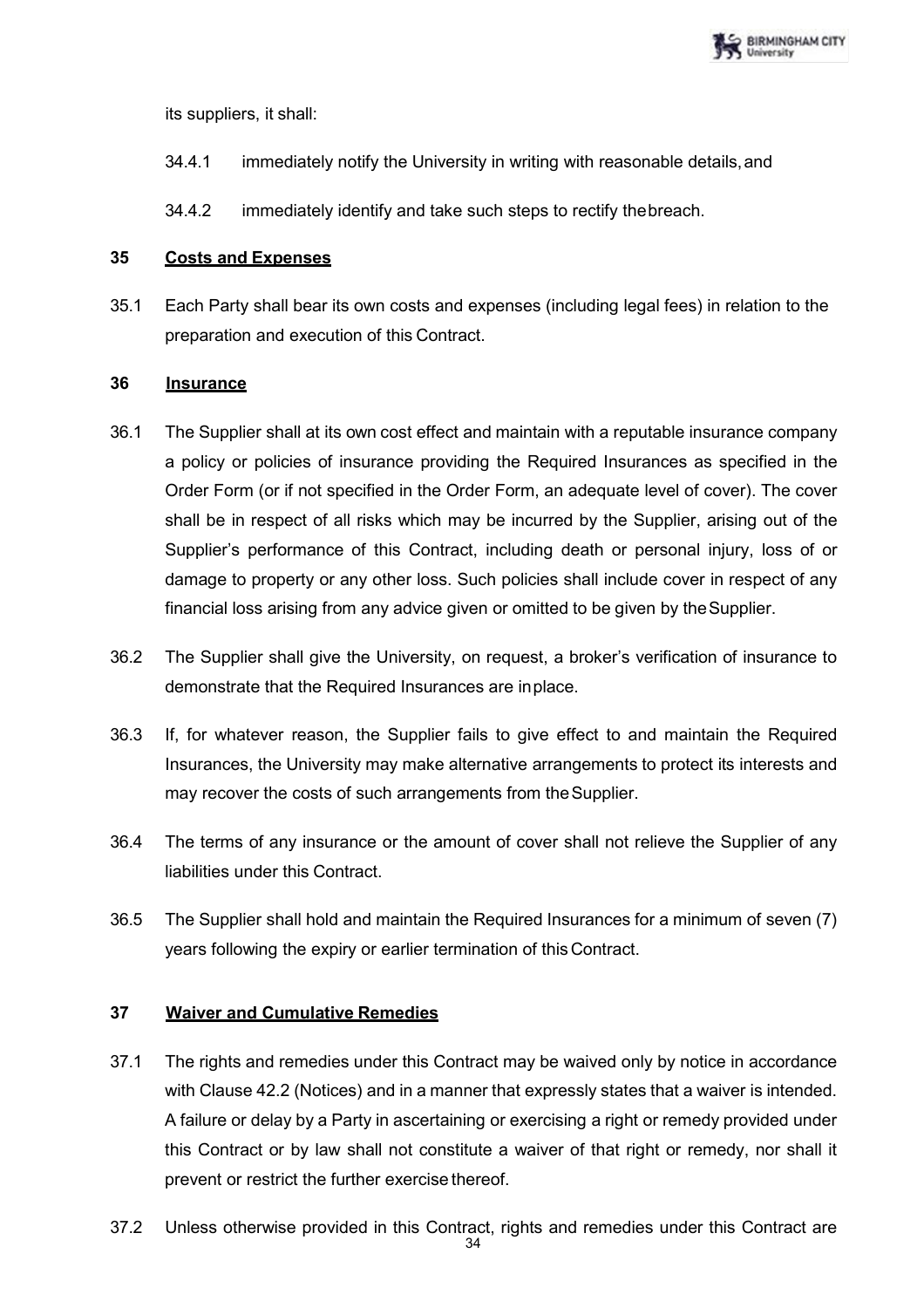cumulative and do not exclude any rights or remedies provided by law, in equity or otherwise.

## **38 Conflicts of Interest**

38.1 The Supplier shall take appropriate steps to ensure that neither the Supplier nor the Supplier Personnel are placed in a position where (in the reasonable opinion of the University) there is or may be an actual conflict, or a potential conflict, between the pecuniary or personal interests of the Supplier or the Supplier Personnel and the duties owed to the University under the provisions of this Contract or anycontract.

## **39 Further Assurances**

39.1 Each Party undertakes at the request of the other, and at the cost of the requesting Party to do all acts and execute all documents which may be necessary to give effect to the meaning of this Contract.

## **40 Prevention of Bribery and Corruption**

- 40.1 The Supplier:
	- 40.1.1 shall not, and shall procure that the Supplier Personnel and all sub-contractor personnel shall not, in connection with this Contract made under it commit a Prohibited Act; and
	- 40.1.2 warrants, represents and undertakes that it is not aware of any financial or other advantage being given to any person working for or engaged by the University, or that an agreement has been reached to that effect, in connection with the execution of this Contract, excluding any arrangement of which full details have been disclosed in writing to the University before execution of thisContract.
- 40.2 The Supplier shall:
	- 40.2.1 if requested, provide the University with any reasonable assistance, at the University's reasonable cost, to enable the University to perform any activity required by any relevant government or agency in any relevant jurisdiction for the purpose of compliance with the Bribery Act 2010; and
	- 40.2.2 within twenty (20) Working Days of the Commencement Date, and annually thereafter, certify to the University in writing (such certification to be signed by an officer of the Supplier) compliance with this Clause 39 (Prevention of Bribery and Corruption) by the Supplier and all persons associated with it or other persons who are supplying Services in connection with this Contract. The Supplier shall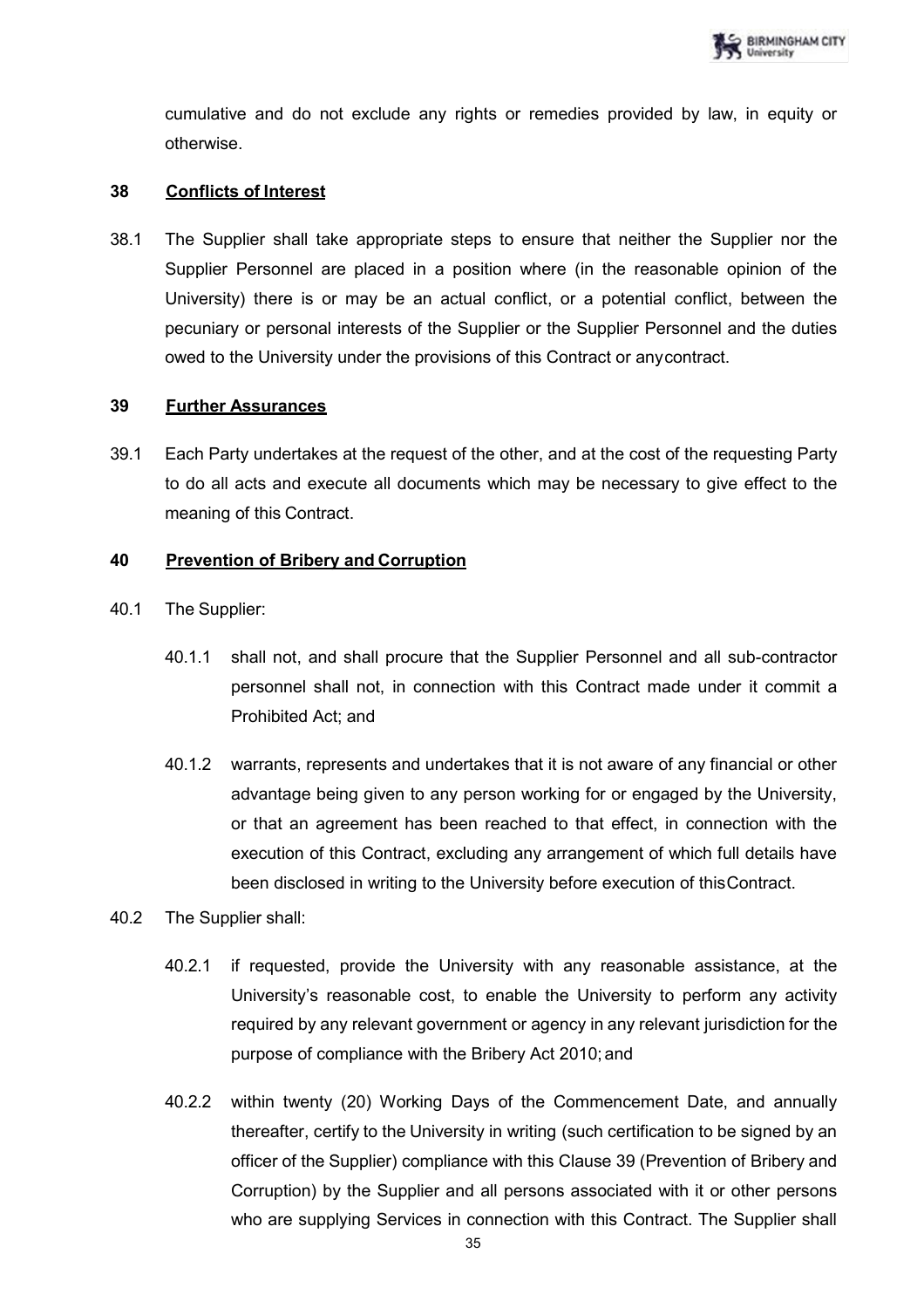provide such supporting evidence of compliance as the University may reasonably request.

- 40.3 The Supplier shall have an anti-bribery policy (which shall be disclosed to the University) to prevent any Supplier Personnel and all sub-contractor personnel from committing a Prohibited Act and shall enforce it where appropriate.
- 40.4 If any breach of Clause 39.1 is suspected or known, the Supplier must notify the University immediately.
- 40.5 If the Supplier notifies the University that it suspects or knows that there may be a breach of Clause 39.5 (Prevention of Bribery and Corruption), the Supplier must respond promptly to the University's enquiries, co-operate with any investigation, and allow the University to audit books, records and any other relevant documents. This obligation shall continue for three (3) years following the expiry or termination of thisContract.
- 40.6 The University may terminate this Contract by written notice with immediate effect if the Supplier, the Supplier Personnel and any sub-contractor personnel (in all cases whether or not acting with the Supplier's knowledge) breaches Clause 39.1. In determining whether to exercise the right of termination under this Clause 39.6, the University shall give all due consideration, where appropriate, to action other than termination of this Contract unless the Prohibited Act is committed by the Supplier or a senior officer of the Supplier or by an employee, sub-contractor or supplier not acting independently of the Supplier. The expression "not acting independently of" (when used in relation to the Supplier or a subcontractor) means and shall be construed as acting:
	- 40.6.1 with the authority or with the actual knowledge of any one or more of the directors of the Supplier or the sub-contractor (as the case may be);or
	- 40.6.2 in circumstances where any one or more of the directors of the Supplierought reasonably to have had such knowledge.
- 40.7 Any notice of termination under Clause 39.6 must specify:
	- 40.7.1 the nature of the Prohibited Act;
	- 40.7.2 the identity of the party whom the University believes has committed the Prohibited Act; and
	- 40.7.3 the date on which this Contract will terminate.
- 40.8 Notwithstanding anything to the contrary in this Contract, any dispute relatingto: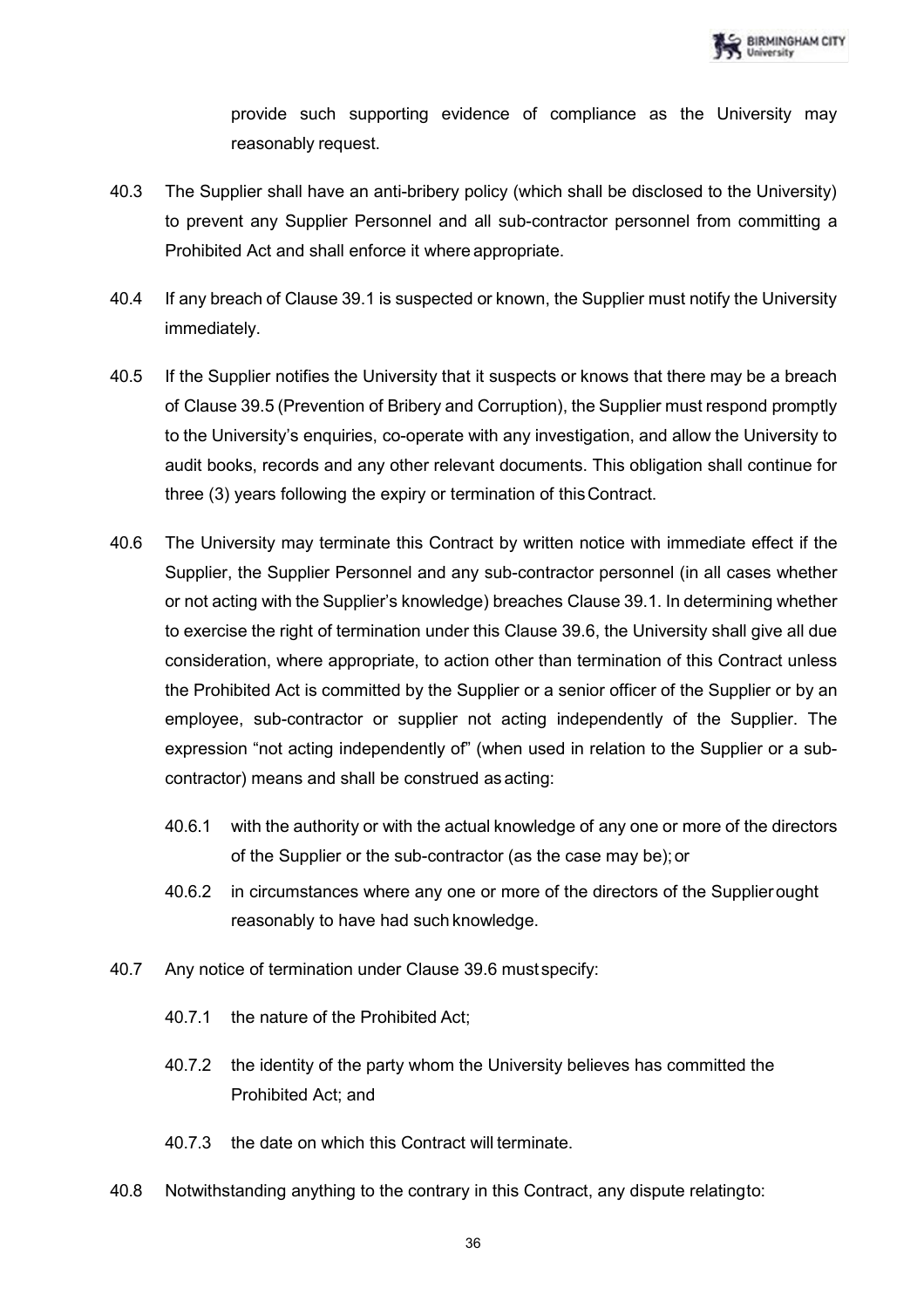

- 40.8.1 the interpretation of this Clause 39 (Prevention of Bribery and Corruption);or
- 40.8.2 the amount or value of any gift, consideration or commission,

shall be determined by the University and its decision shall be final and conclusive.

40.9 Any termination under this Clause 39 will be without prejudice to any right or remedy which has already accrued or subsequently accrues to theUniversity.

#### **41 Prevent Duty**

41.1 The University has a statutory duty under section 26(1) of the Counter-Terrorism and Security Act 2015, when exercising its functions, to have due regard to the need to prevent people from being drawn into terrorism. The Supplier shall assist the University with this duty when carrying out its obligations under this Contract.

#### **42 Counterparts**

42.1 This Contract may be executed in any number of counterparts each of which when executed and delivered shall be original, but all counterparts together shall constitute one and the same instrument.

### **43 General**

## 43.1 **Assignment and other dealings**

- 43.1.1 The University may at any time assign, mortgage, charge, subcontract, delegate, declare a trust over or deal in any other manner with any or all of its rights and obligations under the Contract.
- 43.1.2 The Supplier shall not assign, transfer, mortgage, charge, subcontract, delegate, declare a trust over or deal in any other manner with any or all of its rights and obligations under the Contract without the prior written consent of theUniversity.

#### 43.2 **Notices**

- 43.2.1 Any notice or other communication given to a party under or in connection with the Contract shall be in writing and shall be delivered by hand or by pre-paid firstclass post or other next working day delivery service at its registered office (if a company) or its principal place of business (in any other case) or sent by email to the address specified in the Order Form.
- 43.2.2 A notice or other communication shall be deemed to have been received: if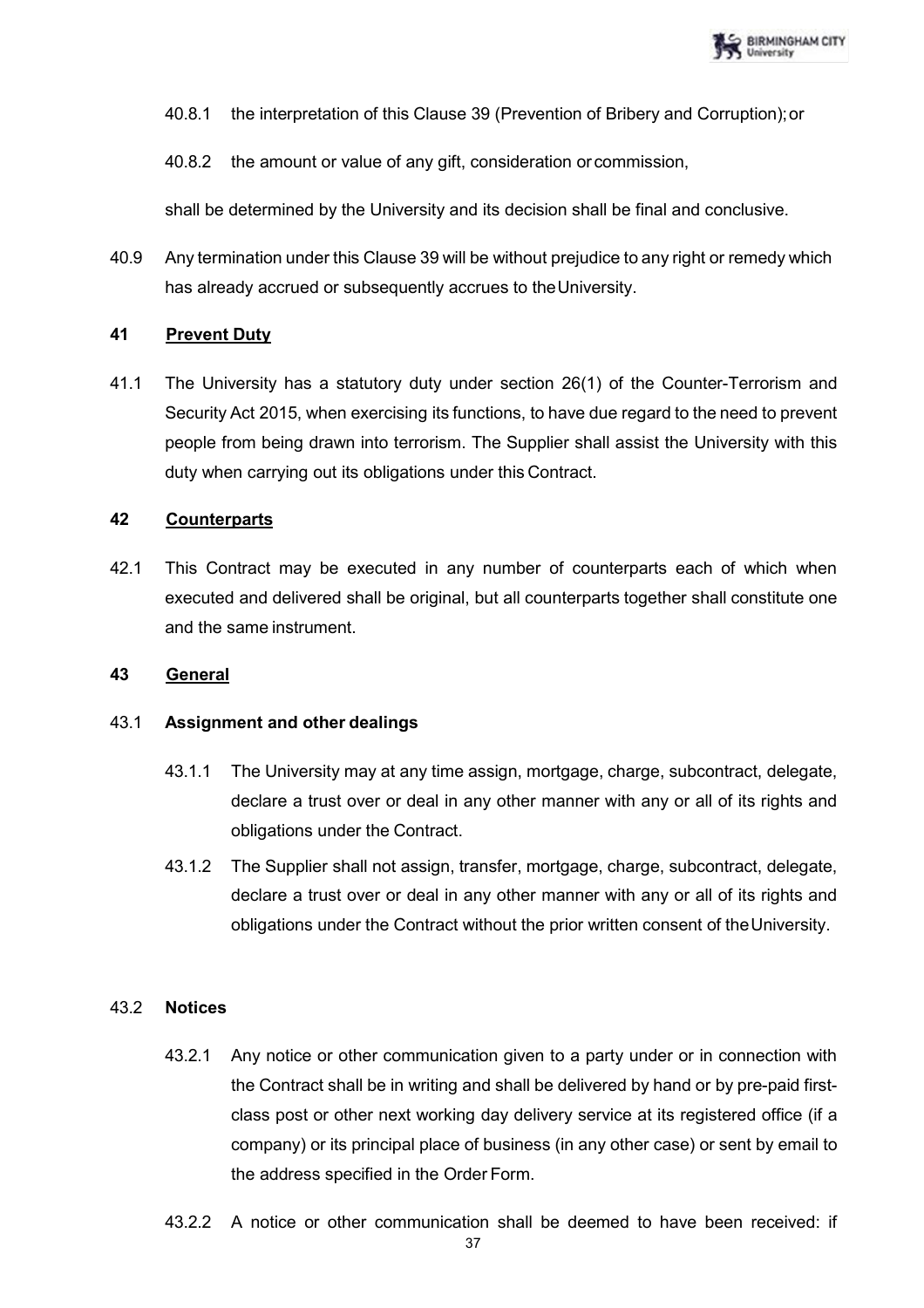delivered by hand, on signature of a delivery receipt or at the time the notice is left at the proper address; if sent by pre-paid first-class post or other next working day delivery service, at 9.00 am on the second  $(2<sup>nd</sup>)$  Working Day after posting; if sent by email, at the time of transmission, or, if this time falls outside business hours in the place of receipt, when business hours resume. In this Clause 42.2.2, business hours means 9.00am to 5.00pm on a WorkingDay.

43.2.3 This clause does not apply to the service of any proceedings or other documents in any legal action or, where applicable, any other method of disputeresolution.

# 43.3 **No partnership or agency**

Nothing in this Contract is intended to, or shall be deemed to, establish any partnership or joint venture between the Parties, constitute either Party the agent of the other, or authorise either Party to make or enter into any commitments for or on behalf of the other Party.

## 43.4 **Entire Agreement**

This Contract constitutes the entire agreement between the Parties and supersedes and extinguishes all previous agreements, promises, assurances, warranties, representations and understandings between them, whether written or oral, relating to its subject matter.

## 43.5 **Contract Variations**

No variations to this Contract will be effective unless agreed in writing by the authorised representatives of both Parties.

# 43.6 **Severance**

If any provision or part-provision of the Contract is or becomes invalid, illegal or unenforceable, it shall be deemed modified to the minimum extent necessary to make it valid, legal and enforceable. If such modification is not possible, the relevant provision or part-provision shall be deemed deleted. Any modification to or deletion of a provision or part-provision under this clause shall not affect the validity and enforceability of the rest of the Contract.

# 43.7 **Third party rights**

Unless it expressly states otherwise, the Contract does not give rise to any rights under the Contracts (Rights of Third Parties) Act 1999 to enforce any term of the Contract.

## 43.8 **Governing law and Jurisdiction**